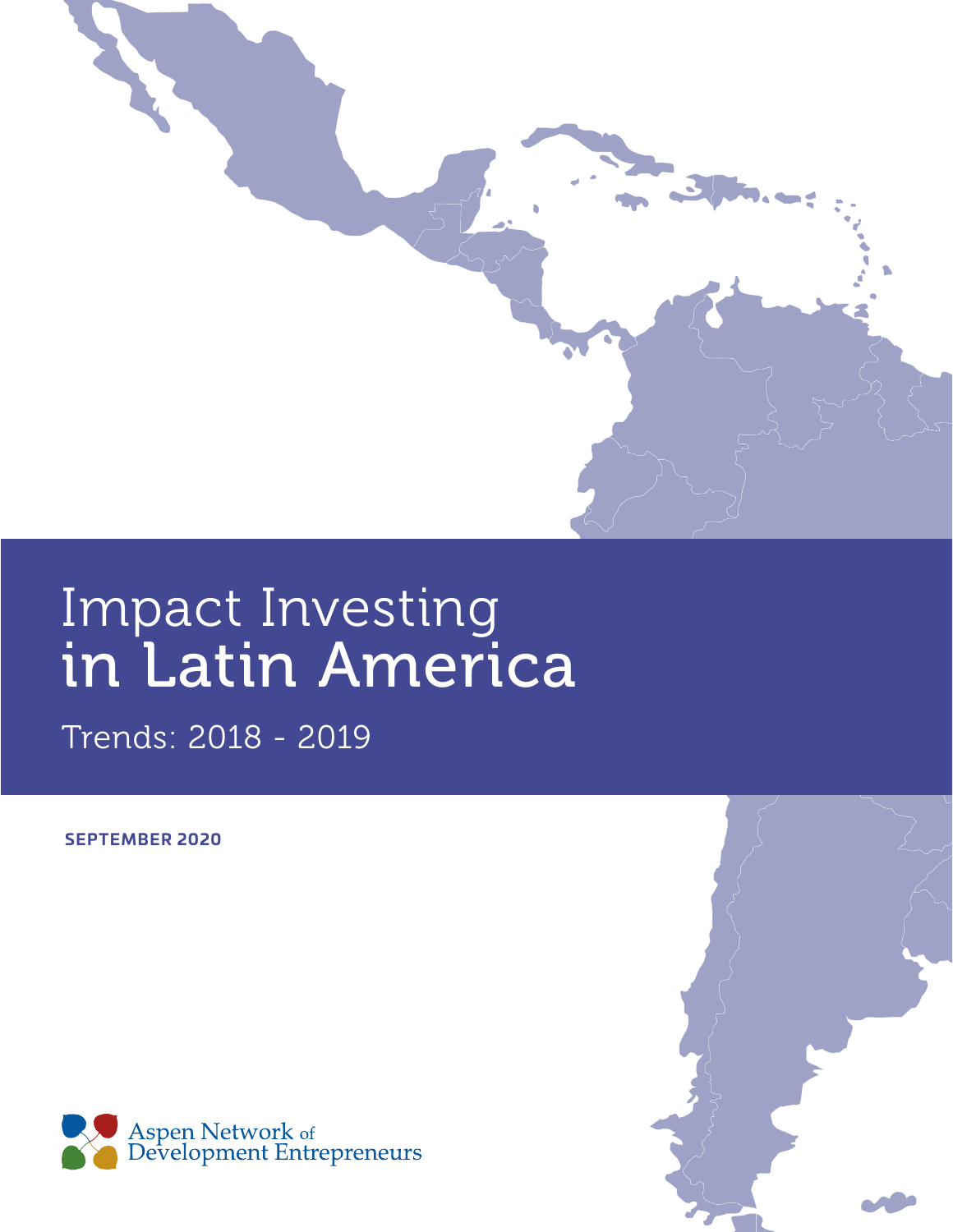## LEAD ORGANIZATION & SPONSORS

## Aspen Network of Development Entrepreneurs

The Aspen Network of Development Entrepreneurs (ANDE) is a global network of organizations that propel entrepreneurship in emerging markets. ANDE members provide critical financial, educational, and business support services to small and growing businesses (SGBs) based on the conviction that SGBs will create jobs, stimulate long-term economic growth, and produce environmental and social benefits. Visit [www.andeglobal.org](http://www.andeglobal.org) for more information.

Producing a report of this breadth and depth would not have been possible without the kind support of the following organizations:







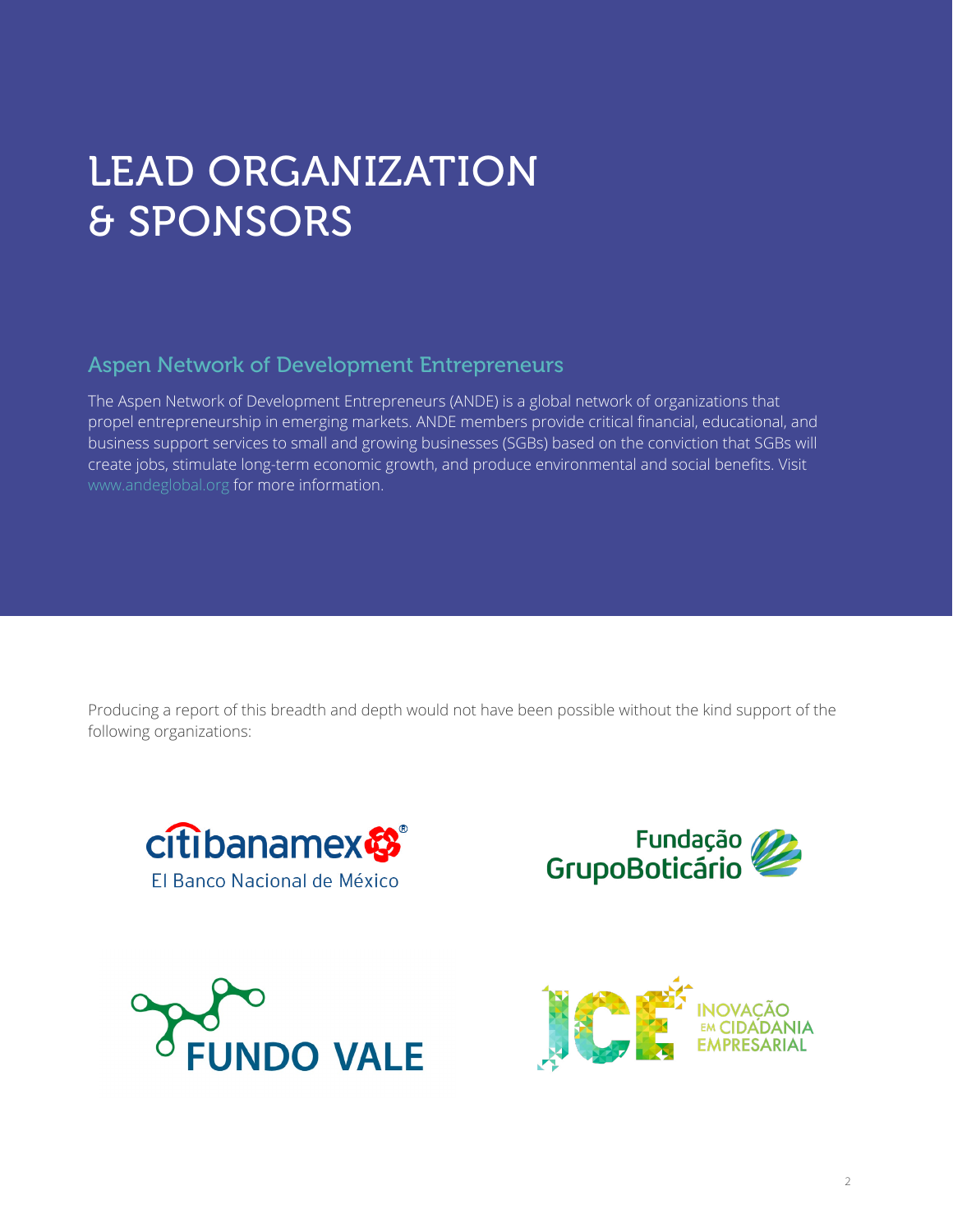

## Authors

Victoria Hume, Research Analyst, ANDE Abigayle Davidson, Research Manager, ANDE Matthew Guttentag, Director of Research & Impact, ANDE

## Acknowledgments

First and foremost, ANDE would like to thank the many organizations that took the time to submit data and participate in interviews. In addition, we are grateful to Francisco Noguera, impact investing consultant and founder of podcast Futuro Posibles, for his support in the research process and for conducting interviews.

Special thanks to ANDE's regional staff in Brazil (Cecilia Zanotti), Colombia (Lina Rossi and Juliana Rubio), and and Mexico & Central America (Monica Ducoing, Evelyn Hernández, and Rodrigo Morales) as well as Flora Bracco for their significant contributions in outreach to local investors and reviews of the analysis.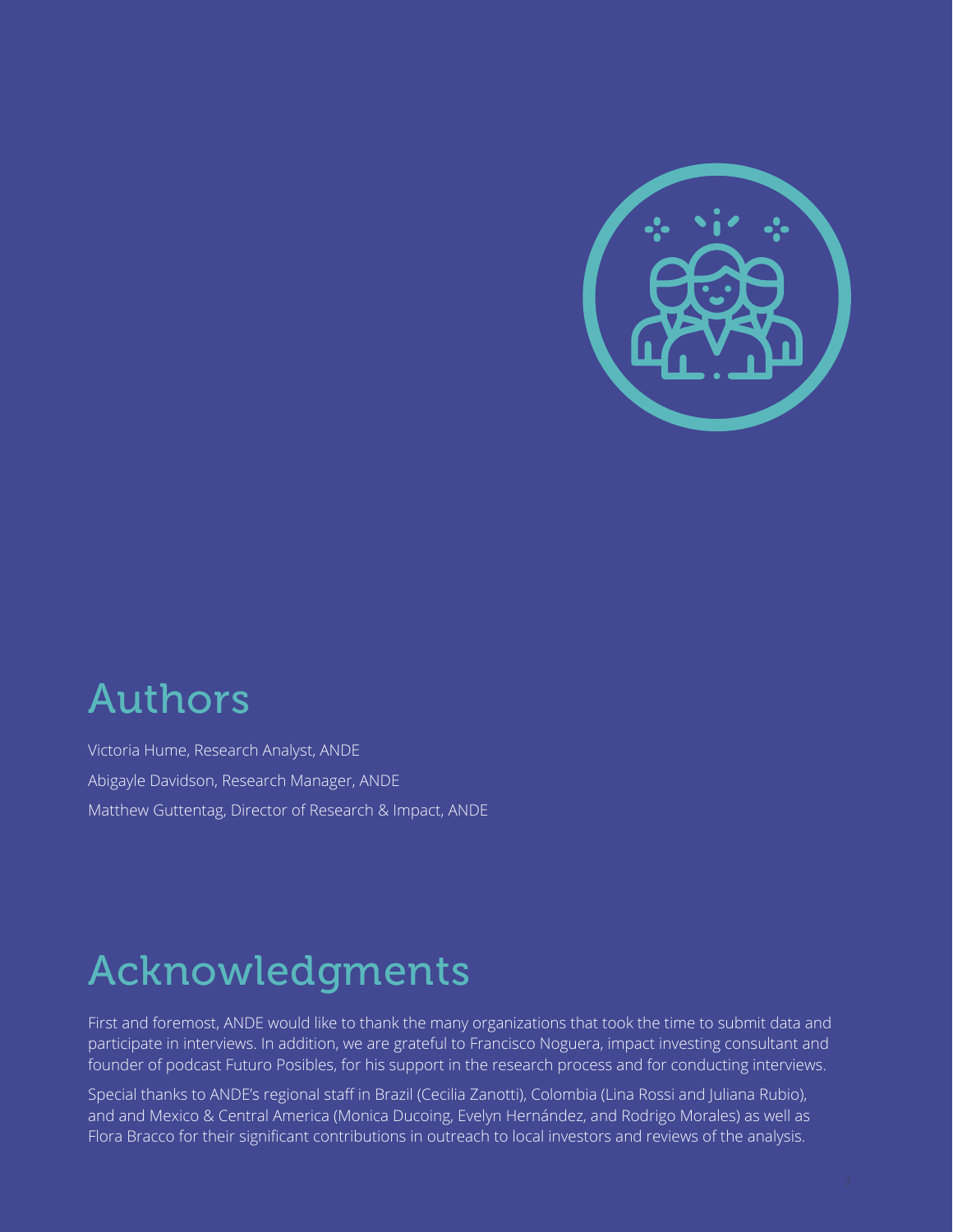# Table of Contents

| <b>INTRODUCTION</b>                         | 5  |
|---------------------------------------------|----|
| <b>KEY FINDINGS</b>                         | 6  |
| <b>METHODOLOGY</b>                          | 8  |
| <b>ABOUT THE SAMPLE</b>                     | 9  |
| <b>INVESTMENT PRACTICES AND FUNDRAISING</b> | 11 |
| <b>CAPITAL DEPLOYED</b>                     | 14 |
| <b>IMPACT MEASUREMENT</b>                   | 21 |
| <b>LOOKING FORWARD</b>                      | 24 |
| <b>CONCLUSION</b>                           | 26 |
| <b>COUNTRY PROFILES</b>                     | 27 |
| Brazil                                      | 27 |
| Colombia                                    | 31 |
| Mexico                                      | 34 |
| <b>SURVEY PARTICIPANTS</b>                  | 37 |
| <b>INTERVIEW PARTICIPANTS</b>               | 38 |

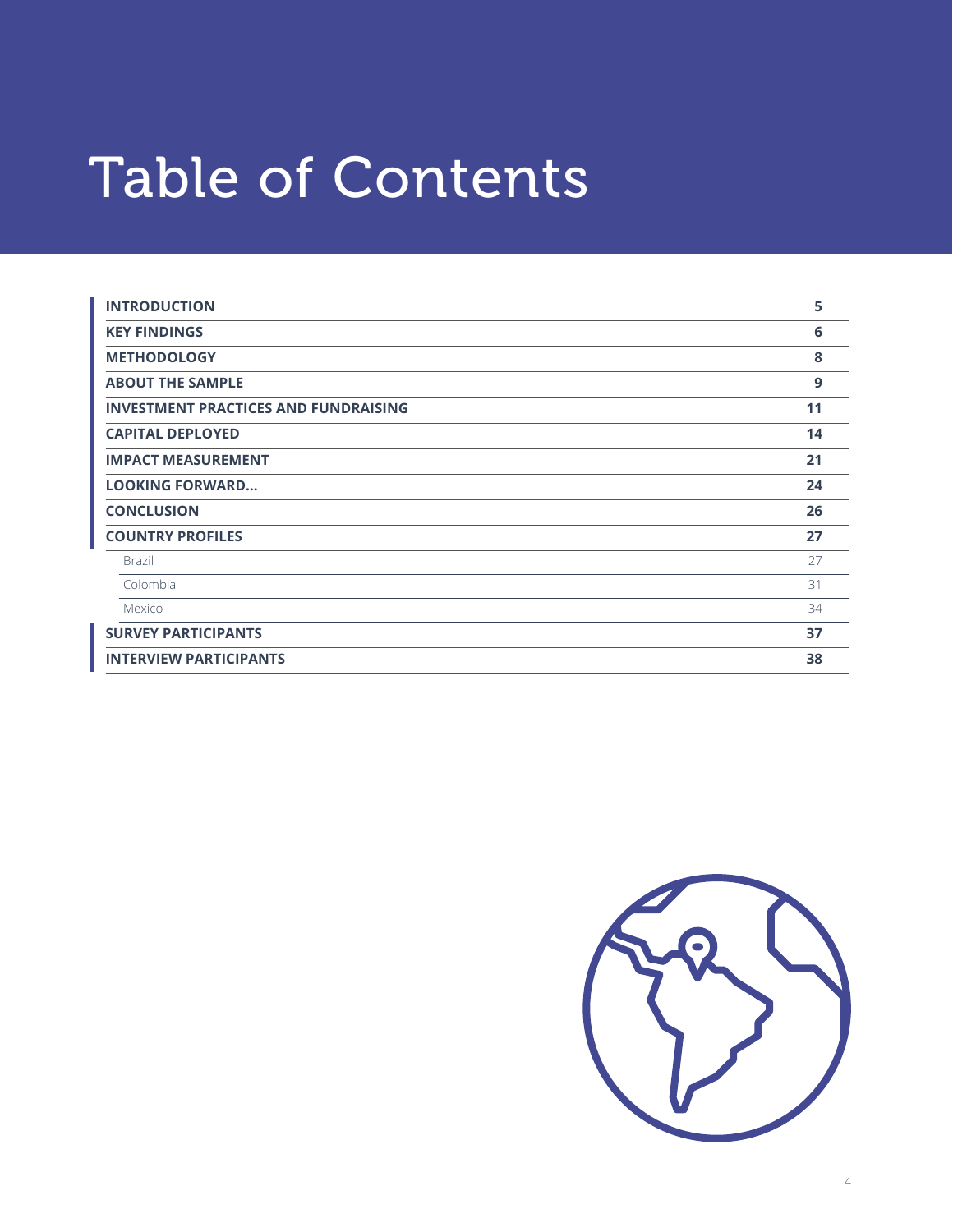## <span id="page-4-0"></span>Introduction

### In 2018 and 2019 the global impact investing market continued to grow, now

estimated at approximately USD \$715 billion.<sup>1</sup> The Latin American market reflects similar trends, though it faces unique challenges and opportunities, and there is relatively little data available to characterize the specific nature of investors and deals in the region.

This report aims to capture characteristics of the impact investing sector in Latin America over the past two years based on a sample of impact investors active in the region. Through institution-level and deal-level data shared by these investors, this report gives a snapshot of where and how capital is being allocated and identifies challenges that the ecosystem faces. The report focuses on the region widely while taking a deeper dive into three of the region's largest markets: Brazil, Colombia, and Mexico.

At the beginning of the data collection period, the world came face to face with an unprecedented set of challenges caused by the COVID-19 crisis. This report also provides some initial insights into how the pandemic might affect the impact investing sector in Latin America in the longer term, by adding qualitative perspectives from active investors to the quantitative data that was collected about the last two years of investments.

Due to the inherently limited sample, this report does not aim to quantify the full size of the impact investing market in Latin America.<sup>2</sup> The analysis focuses instead on characterizing the market and understanding major trends, allowing those in the sector to better understand what types of deals are being made and how the market has developed in the past two years.



Hand, D., Dithrich, H., Sunderji, S., Nova, N. (2020). "[Annual Impact Investor Survey 2020](https://thegiin.org/research/publication/impinv-survey-2020)." Global Impact Investing Network.

There are a number of reports (referenced in this report) that offer specific analyses on the size of the impact investment market, including the Global Impact Investing Network's (GIIN) "Sizing the Impact [Investing Market](https://thegiin.org/research/publication/impinv-market-size)" and the Latin America Venture Capital and Private Equity Association's (LAVCA) "[Industry Data & Analysis,](https://lavca.org/industry-data/2020-industry-data-analysis/)" the latter of which is updated annually.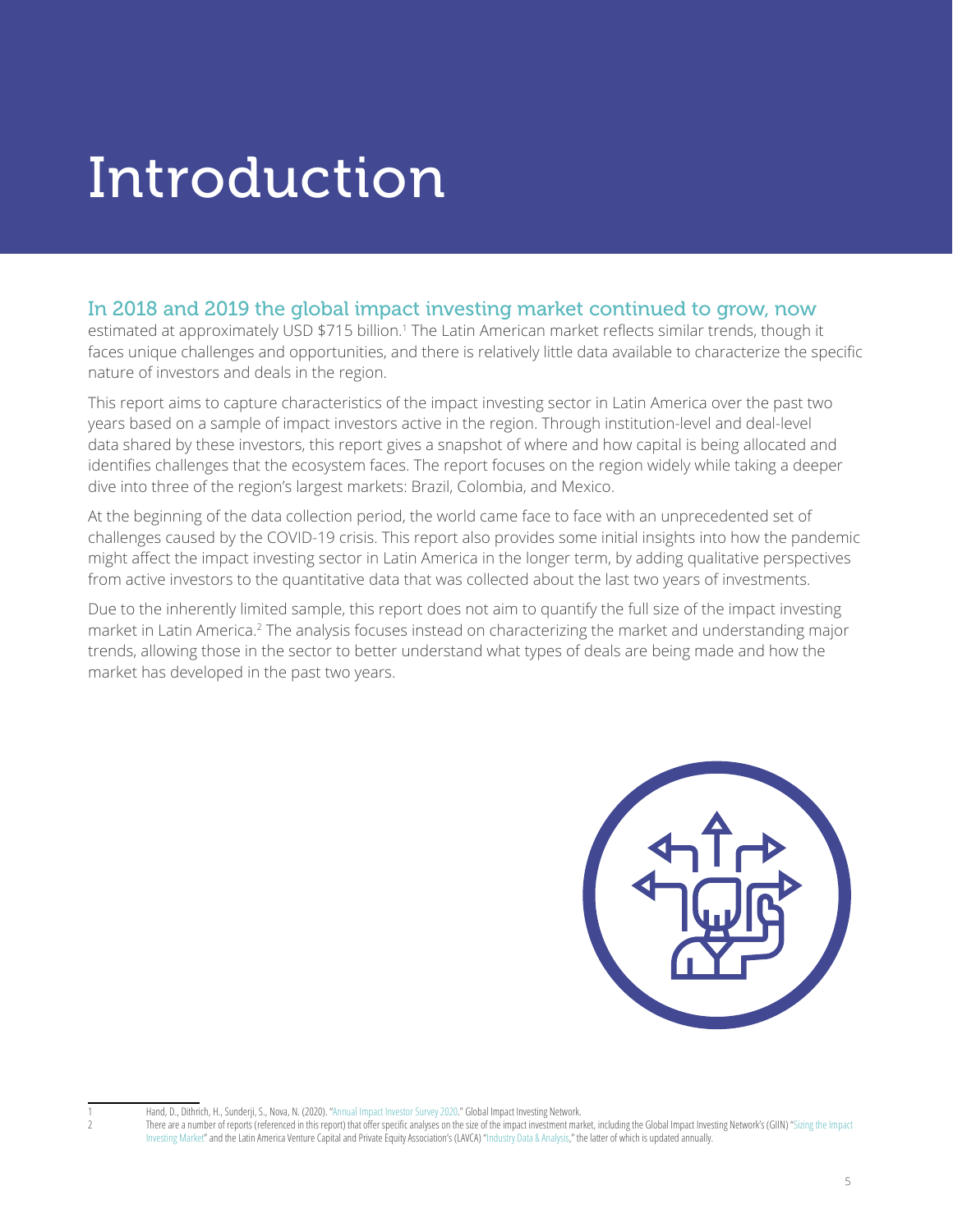# <span id="page-5-0"></span>Key Findings

The following findings are based on data collected from a sample of 83 investors who have assets under management (AUM) directed toward Latin America. While many are active in other regions, the findings in this report apply to their activities in Latin America.

## 2018-2019 Trends:

- + **Impact investors active in Latin America continue to rely on traditional financing structures,** with the vast majority using either debt or equity. Only 5% of deals and 2% of capital deployed in 2018- 2019 used quasi-equity instruments.
- + **There is significant capital going into smaller deals.** Within the sample, most deals in 2018-2019 were for under USD \$500,000.<sup>3</sup> However, there remain relatively few deals specifically targeting earlystage ventures. This is because smaller ticket size deals tend to target smaller but well-established agricultural enterprises such as smallholder cooperatives, leaving a gap in financing for ventures that are both small and early stage.
- **Stakeholders often cite a lack of exits as a barrier** to the growth of impact capital markets. This study shows that there have in fact been many successful exits for impact investments in Latin America, with investors reporting 16 exits in 2018-2019. These include strategic sales, buybacks, and acquisitions, in addition to 163 debt repayments.
- + **About half of the investors in the study target market rate returns,** while the other half are willing to take lower returns in exchange for greater impact, showing that the impact investment market contains significant diversity in terms of capital expectations and impact profiles.
- + **Impact measurement has become commonplace,** with 80% of investors measuring their impact. However, this continues to be done mostly through proprietary tools, with about a third using the standardized IRIS+ taxonomy. This leaves considerable room for growth in the use of standardized tools.

## Prospects for the Future:

- + **The most common challenges cited by respondents were macroeconomic conditions** (64%) and availability of capital (49%), not surprising given the economic fallout of the COVID-19 pandemic. Currency risk also seems to be increasing as an issue, with roughly one-third of respondents (29%) citing it as a primary challenge—up from only 6% in 2018.
- + **Forty-five respondents shared their perspective specifically on the pandemic** and its impact on the sector. Their greatest concern is the deterioration of and uncertainty in macroeconomic conditions, making it difficult to fundraise.
- + **There is reason to think the sector is stepping up:** according to the GIIN's recent survey of 81 impact investors' response to the COVID-19 pandemic, 41% are planning to target Latin America and the Caribbean when deploying capital to respond to the crisis.<sup>4</sup>

All amounts are in US Dollars.

Bass, R. (2020). ["The Impact Investing Market in the COVID19 Context: An Overview.](https://thegiin.org/research/publication/the-impact-investing-market-in-the-covid-19-context-an-overview)" The Global Impact Investing Network.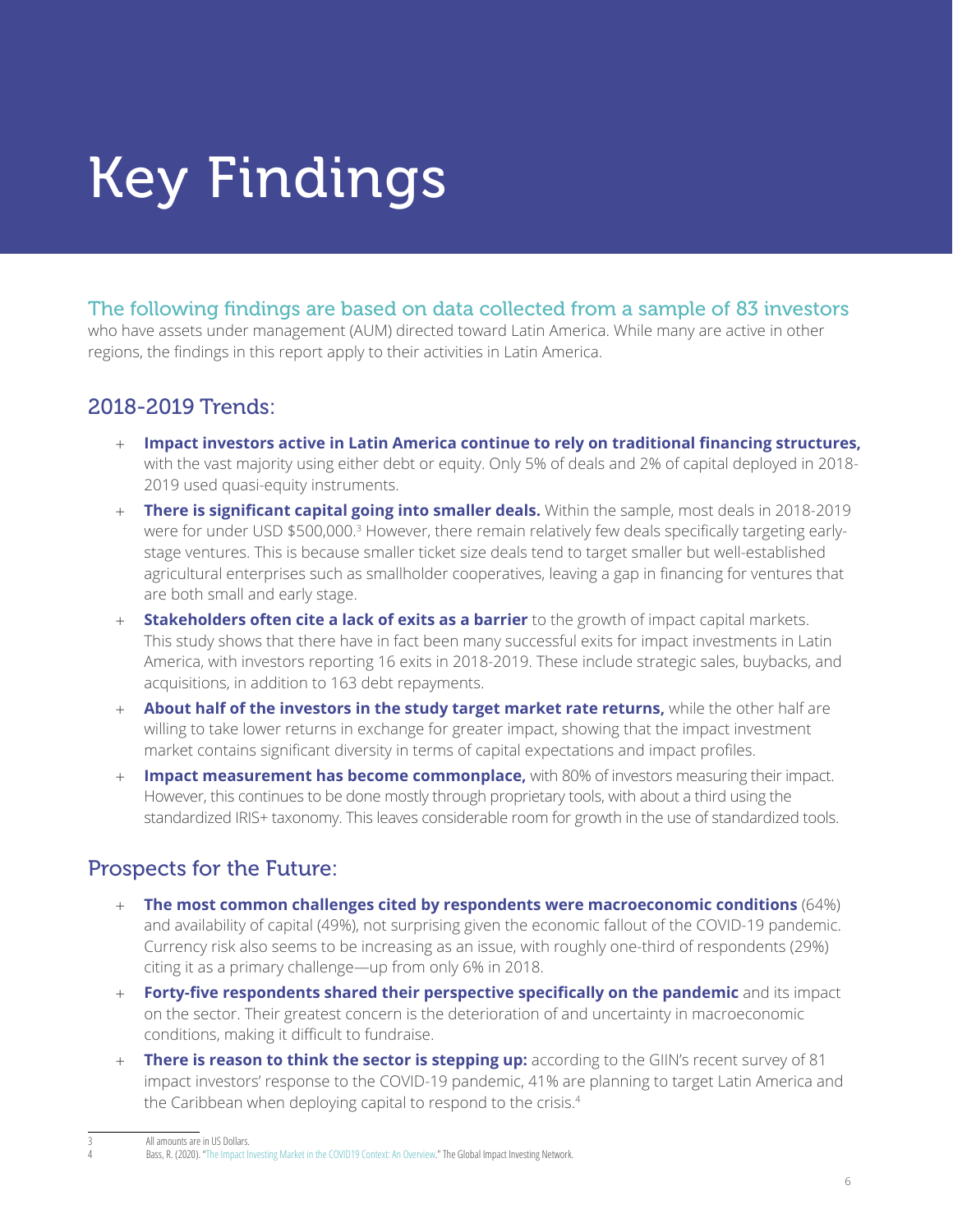# Methodology

## The data used in this study were collected through a survey designed and

distributed by ANDE between March and June 2020. The survey targeted impact investors active in Latin America, including investors based in the region as well as global investors that make investments in the region. The survey focused on general investing practices, as well as transactions that took place specifically in 2018 and 2019. For the purposes of this report, impact investors are defined as those that:

- + Make direct investments in companies;
- + Have positive social or environmental impact as an explicit objective;
- + Have an expectation of a financial return or at least capital preservation; and
- + Invest using any instrument, including debt, equity, quasi-equity, guarantees, or other.

The criteria applied in this report deliberately exclude certain investments, narrowing the focus on specific segments of the impact investing industry. Project finance, such as green bonds and investments made by development finance institutions (DFIs), were excluded from the analysis of deals. DFIs play a critical role in impact investing in the region, primarily through investments into funds, but the relatively large size of their direct deals would make it difficult to understand the segments that are the focus of this report. In addition to the survey, ANDE conducted interviews with seven impact investors to gather perspectives from both locally headquartered and international investors regarding key opportunities and challenges facing the impact investing sector in Latin America, in particular for investors focused on biodiversity and conservation.

Approximately one-third of survey respondents invest in microfinance institutions (MFIs). Since impact investors with this focus often manage more capital and invest with bigger ticket sizes, the data are separated for MFI versus non-MFI investors in certain parts of this report. Individual deals were also separated into microfinance or financial inclusion (excluding microfinance) for additional clarity.

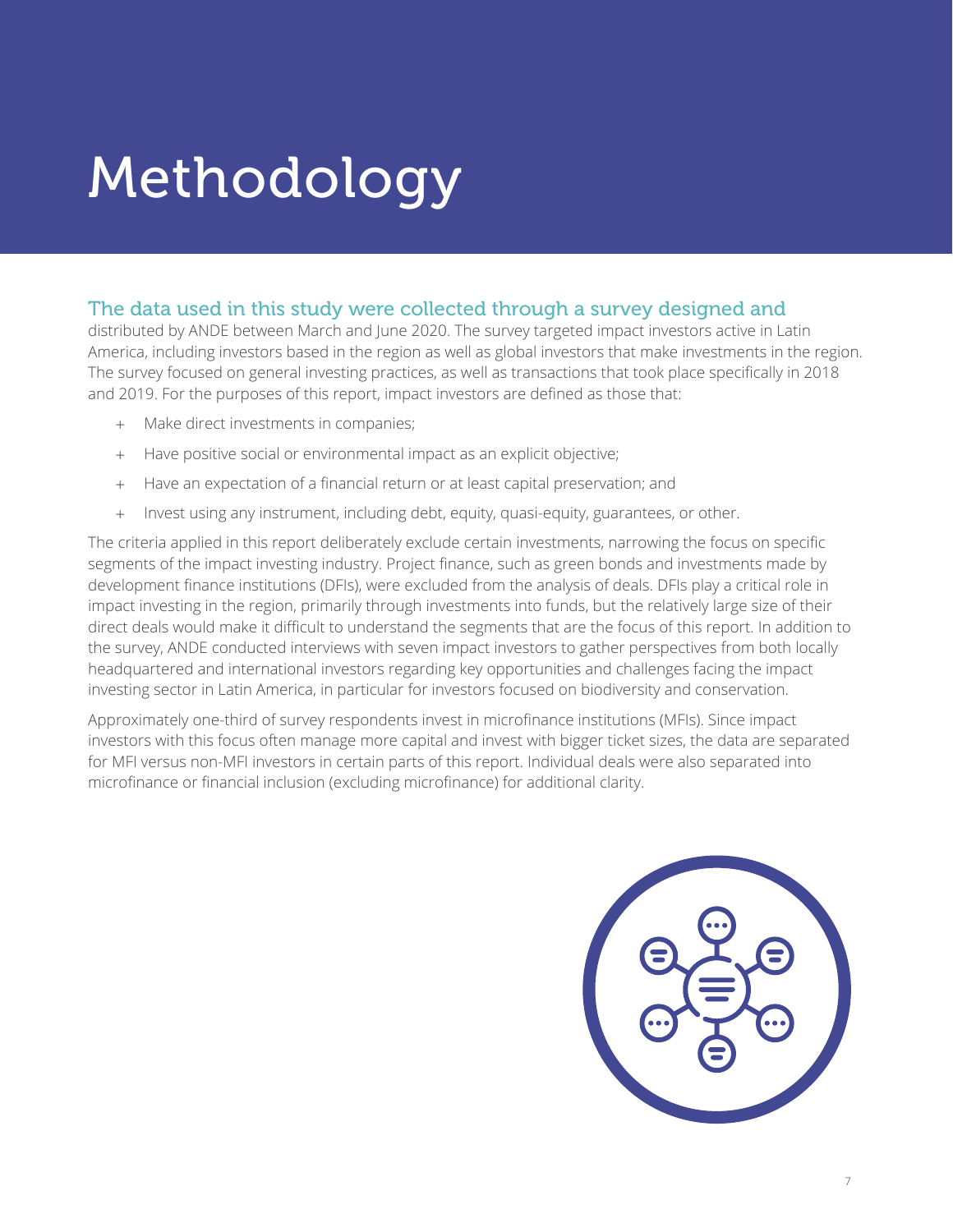## <span id="page-7-0"></span>About the Sample

## In total, ANDE collected data from 83 investors with assets under management

(AUM) directed toward Latin America. The investors that participated in the survey are diverse, representing 18 headquarter countries and a cumulative \$3.7 billion in AUM targeting the region.5 This sample does not, however, include AUM from development finance institutions (DFIs), and due to this and other differences in the makeup of the sample, is significantly different from other analyses of the region's impact investing market.<sup>6</sup> Thirty-one of the survey respondents also provided data for the 2018 report, which covered trends in 2016-2017.<sup>7</sup> Roughly half of these organizations saw an increase in AUM over the two-year period, with the remaining half seeing no change or a decline in AUM.

Over half (60%) of respondents are based in Latin America, with the greatest representation coming from Brazil and Mexico (Figure 1). ANDE has regional chapters in Brazil, Mexico, and Colombia; therefore, the greater number of respondents representing these countries is in part a reflection of ANDE's network and not a complete picture of the landscape of actors in all of Latin America. This local representation is a shift from ANDE's previous analysis, in which only 45% of investors in the sample were based in Latin America;<sup>8</sup> see the "Locally-Headquartered Investors" section for analysis of how investors based in the region have emerged as a more significant portion of the market in recent years. When looking at total AUM directed toward Latin America by country of headquarters, those based in Brazil and in the United States make up nearly 60% of total AUM. The bulk of the rest of the AUM is managed by investors in Europe.



8 *Ibid.*

<sup>5 79</sup> of the 83 respondents shared their AUM targeted toward impact investing in Latin America.

Most notably, the GIIN's 2020 Annual Impact Investor survey identified \$19.6 billion in AUM allocated towards Latin America. However, the GIIN sample includes DFIs as well as a number of large financial institutions in developed markets that allocate a portion of their capital to Latin America but that did not provide data for this study. 64% of the AUM in the GIIN's sample is made up of DFIs, leaving approximately \$7 billion of non-DFI AUM; the remaining differential from this study's sample of \$3.7 billion AUM is generally made up of larger financial institutions based in developed markets. 7 (2018). "[The Impact Investing Landscape in Latin America: Trends 2016 & 2017.](https://lavca.org/wp-content/uploads/2018/10/UPDATEDAF_ASPEN_Summary_LATAM_ENG_2018_Digital_19outubro.pdf)" ANDE, LAVCA: The Association for Private Capital Investment in Latin America.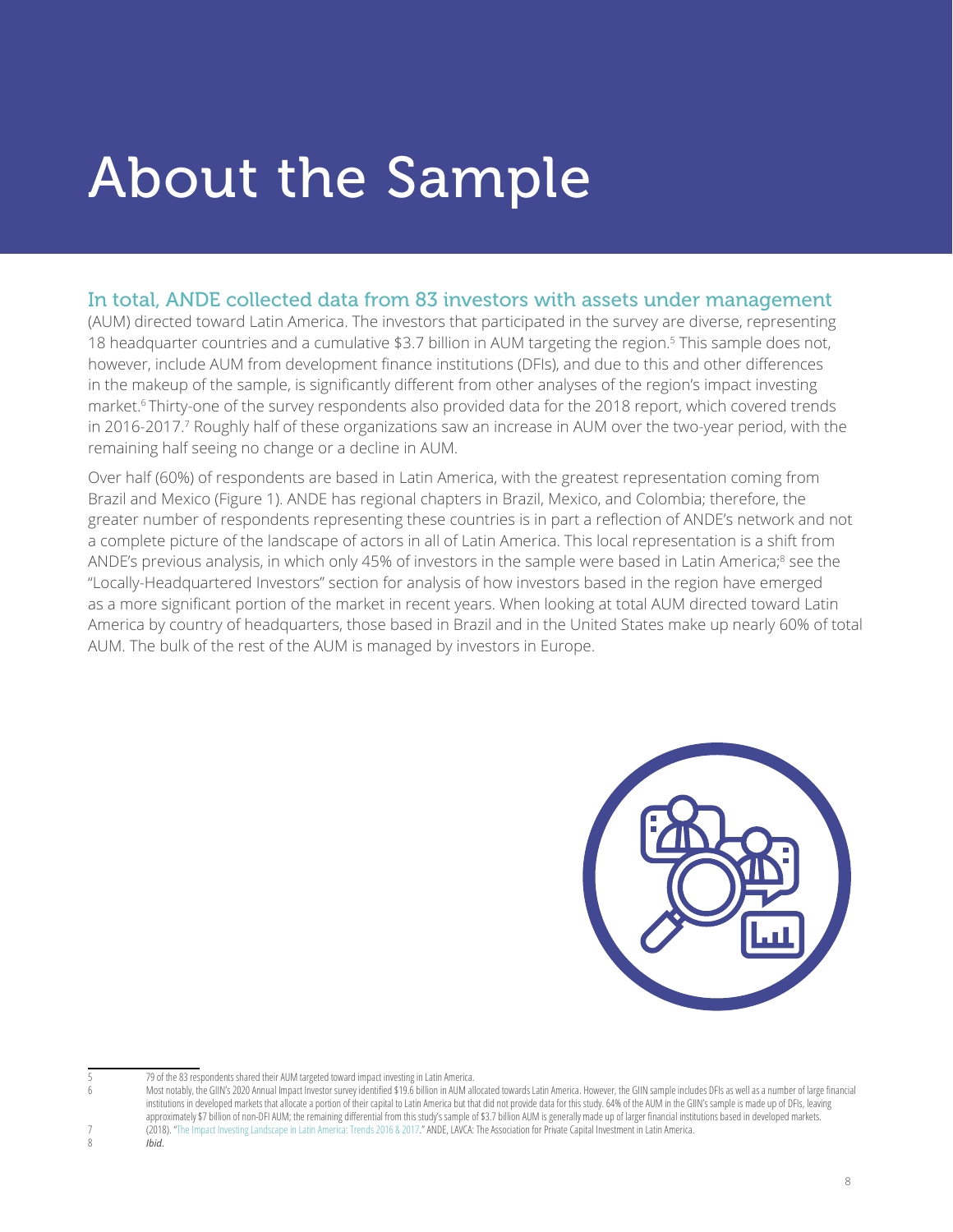

#### **Figure 1: Sample by headquarters country (where n>1)9**

**N = 83 respondents with total AUM of \$3.7 billion**

As shown in Figure 2, the largest proportion of respondents are structured as for-profit fund managers (47%), followed by not-for-profit fund managers (17%) and foundations (11%). The vast majority of AUM in the sample is managed by for-profit fund managers, while family offices and business incubators/accelerators make up less than 1% of total AUM.





**N = 83 respondents with total AUM of \$3.7 billion**

This chart represents countries in which more than one respondent is located. Countries not shown in the figure include Argentina, Chile, Peru, Costa Rica, Ecuador, El Salvador, Germany, and Luxembourg.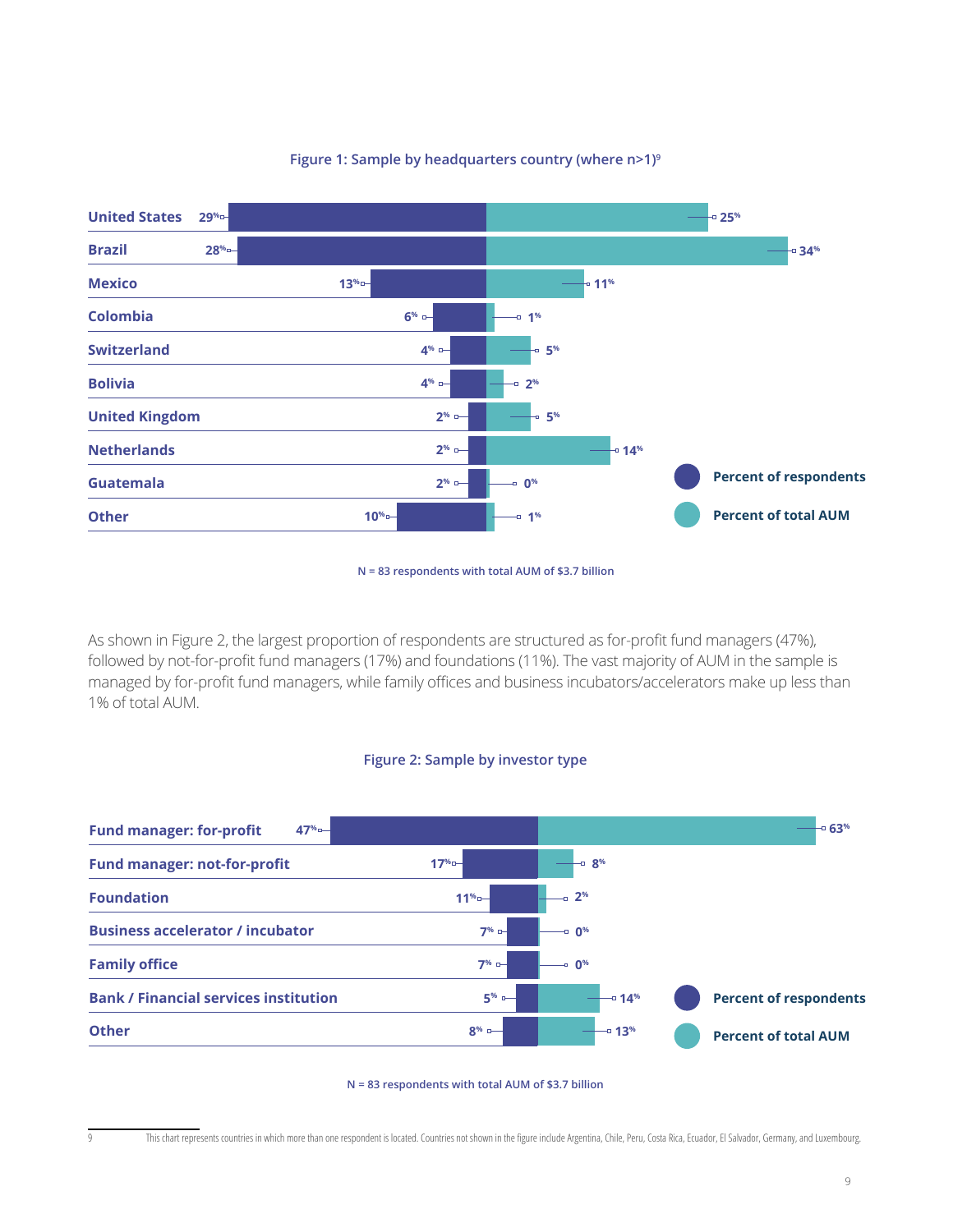# <span id="page-9-0"></span>Investment Practices and Fundraising

## Financial Instruments and Target Returns

Investors in this study most often invest through equity and debt financing, a finding that is consistent among those that invest in MFIs (referred to in this report as "MFI investors") and those that do not (referred to as "non-MFI investors"). Almost half (47%) of investors characterize the target financial returns of their impact investments as risk-adjusted market-rate returns (Figure 3), which is lower than in the impact industry as a whole according to the GIIN's most recent survey.10 This suggests that this study's sample is somewhat more focused on social rather than financial impact relative to the global impact investing industry; in fact several respondents in this study use zero-interest loans and 28% of respondents have an expectation closer to capital preservation, compared to 15% in the global GIIN survey.<sup>11</sup> Impact investors in this study who use equity to invest are more likely to target riskadjusted market-rate returns, while those who use guarantees or debt are more likely to target below-marketrate returns. Although there is clearly a wide spectrum of return expectations for impact investors in the region, commentators have noted the continued lack of risk-tolerant "patient" capital at sufficient scale, which may require concessionary return expectations.12



### **Figure 3: Target financial returns (percent of respondents)**

<sup>10</sup> Hand, D., Dithrich, H., Sunderji, S., Nova, N. (2020). "[Annual Impact Investor Survey 2020](https://thegiin.org/research/publication/impinv-survey-2020)." Global Impact Investing Network.

<sup>11</sup> *Ibid.*

Price, D. (2019). "[50 deals that signal a growing impact investing market in Latin America](https://impactalpha.com/50-deals-that-signal-a-growing-impact-investing-market-in-latin-america/)." Impact Alpha.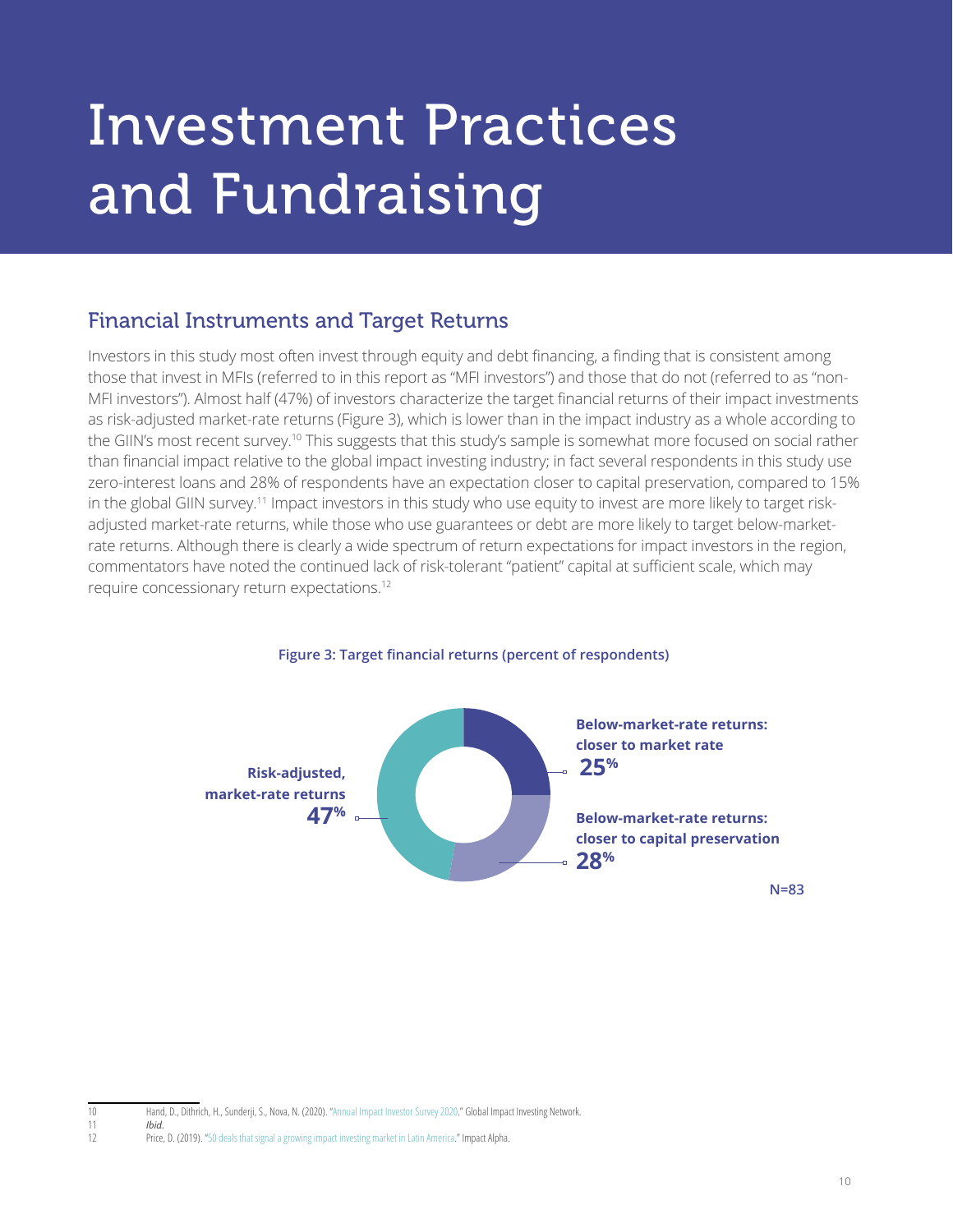## Fundraising

As shown in Figure 4, most respondents raise capital through invested resources (61%), while a significant minority use their own resources (41%). This does not differ between investors based in Latin America versus elsewhere. Of those that raise capital through invested resources, the most common sources of these funds are high-net-worth individuals/family offices (46%), foundations (30%), and development finance institutions (29%).



**N = 83 (respondents could select more than one)**

Organizations headquartered in Latin America tend to raise capital within the region, while those based outside Latin America more commonly raise capital in the United States and Canada, or Europe and Central Asia (Figure 5). Among those that raised capital in Latin America, it most often came from Brazil, Mexico, Colombia, or Peru. The alignment between the headquarters region and the capital source highlights the importance of locally headquartered funds as a mechanism for mobilizing local capital.





**N = 83 (respondents could select more than one)**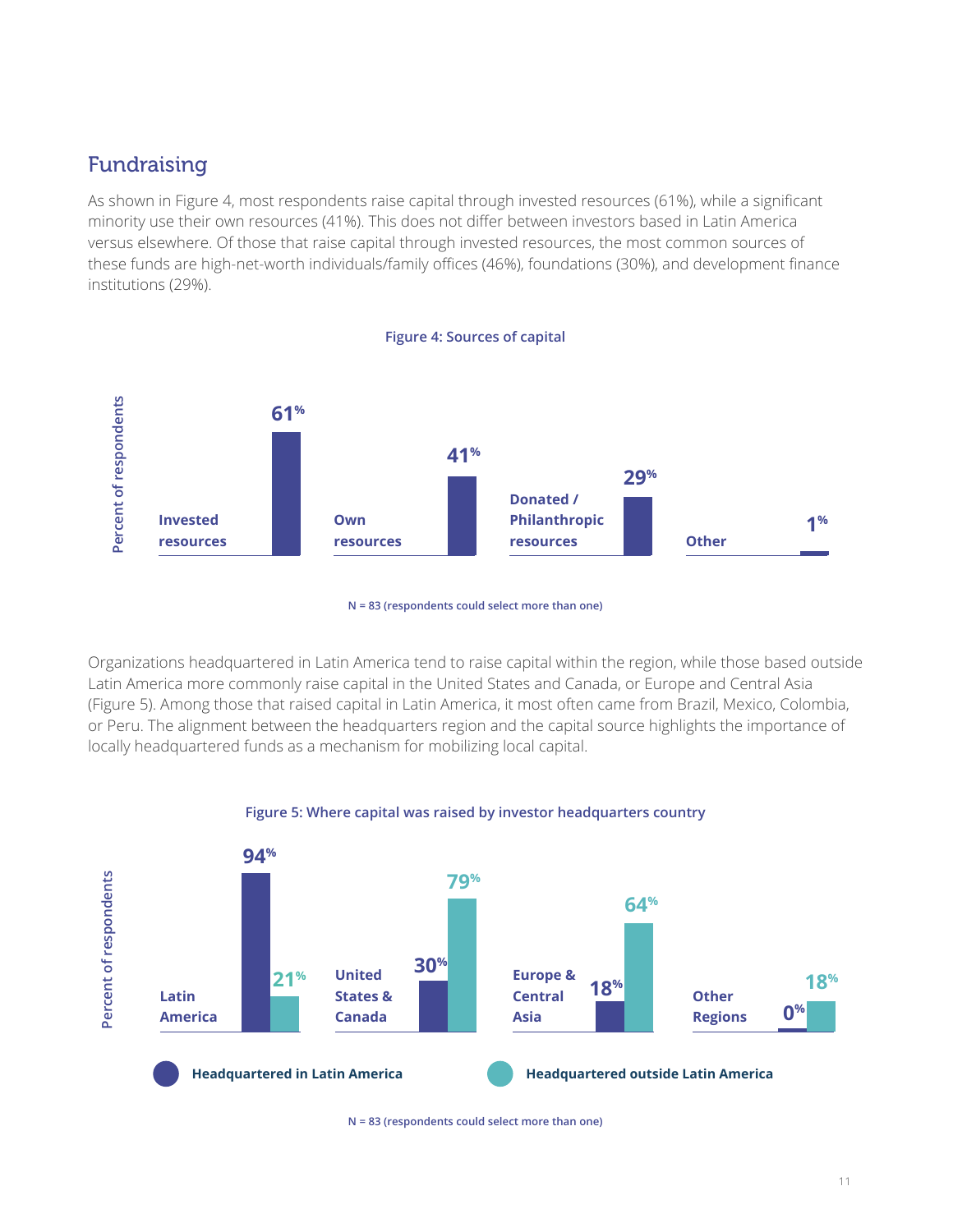Investors in this study most commonly manage closed-end funds, accounting for 42% of the sample (Figure 6). Notably, a large proportion employ alternative fund structures that allow for greater creativity and innovation; for example, roughly a quarter of respondents use open-ended and/or evergreen funds.



**Figure 6: Fund structure**

**N = 83 (respondents could select more than one)**

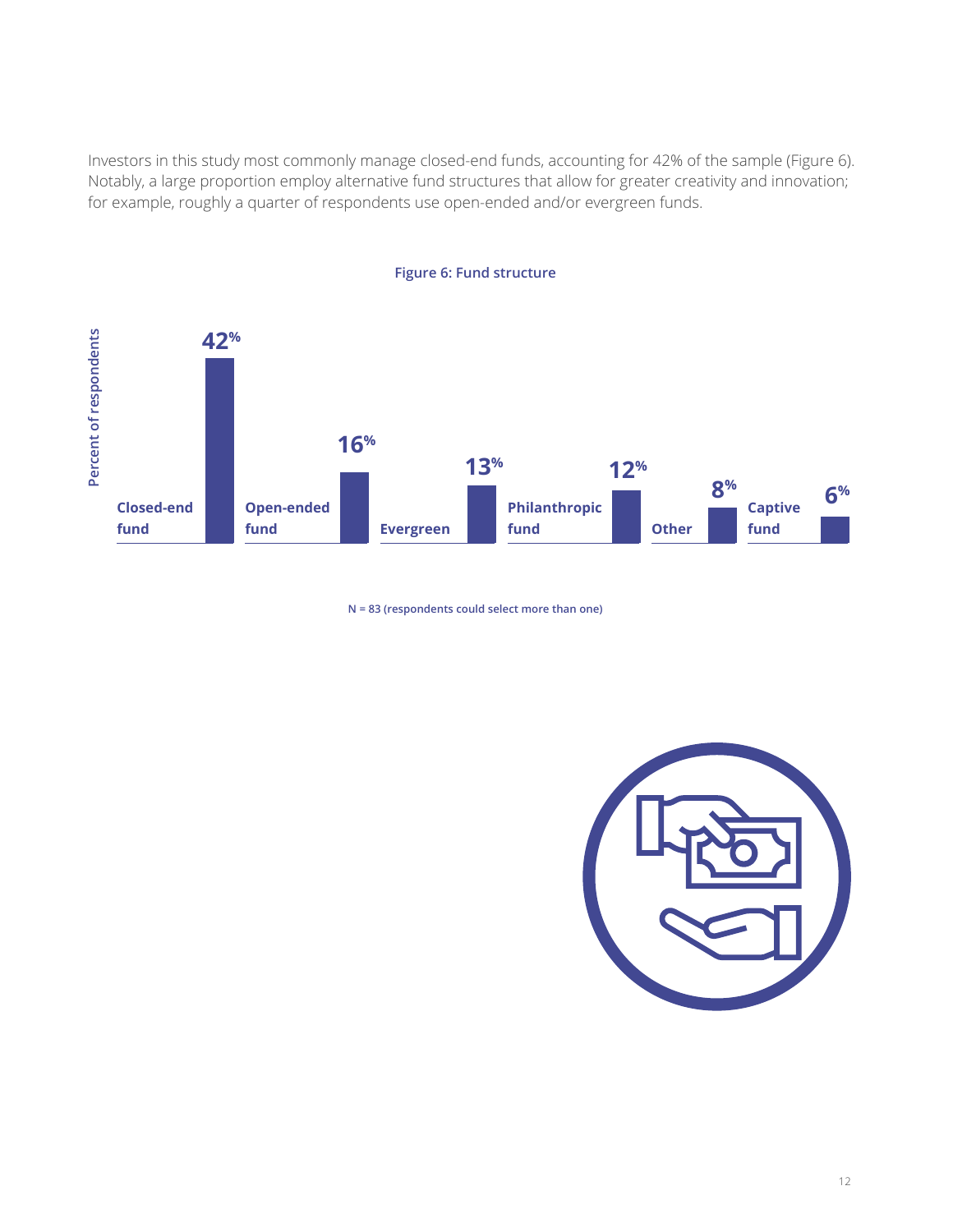## <span id="page-12-0"></span>Capital Deployed

## Investments in 2018-2019

Of the 83 investors that responded to the survey, 49 shared information about the individual investments they made in 2018 and 2019. In this period, the surveyed investors deployed over \$600 million through 619 deals in Latin America. Approximately half (52%) of these deals were initial investments into a given company, while the remaining half were follow-on investments. Both initial and follow-on deals had a similar average size (\$1.0 million and \$0.9 million, respectively).

Most deals used traditional debt or equity instruments, with debt alone accounting for 80% of capital deployed in 2018-2019 (Figure 7). Over 70% of the debt investments were directed toward the microfinance or agricultural sectors, which have both well-established impact business models and a traditional reliance on debt. Only 5% of deals were quasi-equity or other alternative structures. This reflects a lack of innovative financing structures available in the region: anecdotal evidence suggests that there remains an unmet need for innovation in product design for entrepreneurs who are not eligible for the traditional equity and debt schemes.



### **Figure 7: Financial instruments used in 2018-2019**

Over 75% of deals made in 2018 and 2019 were for under \$2 million, most commonly falling between \$50,000 and \$250,000. Investments made into MFIs tended to be larger, with the majority above \$500,000, while non-MFI investments made up the vast majority of deals up to \$250,000. Equity deals most commonly fell between \$50,000 and \$500,000, while debt deals were more evenly distributed across ticket sizes (Figure 8). Over the past decade, the impact investing sector has often pointed to the lack of smaller ticket sizes as a barrier, so it is encouraging to see that in the past two years in Latin America there were over 120 deals in the \$50,000-\$250,000 range.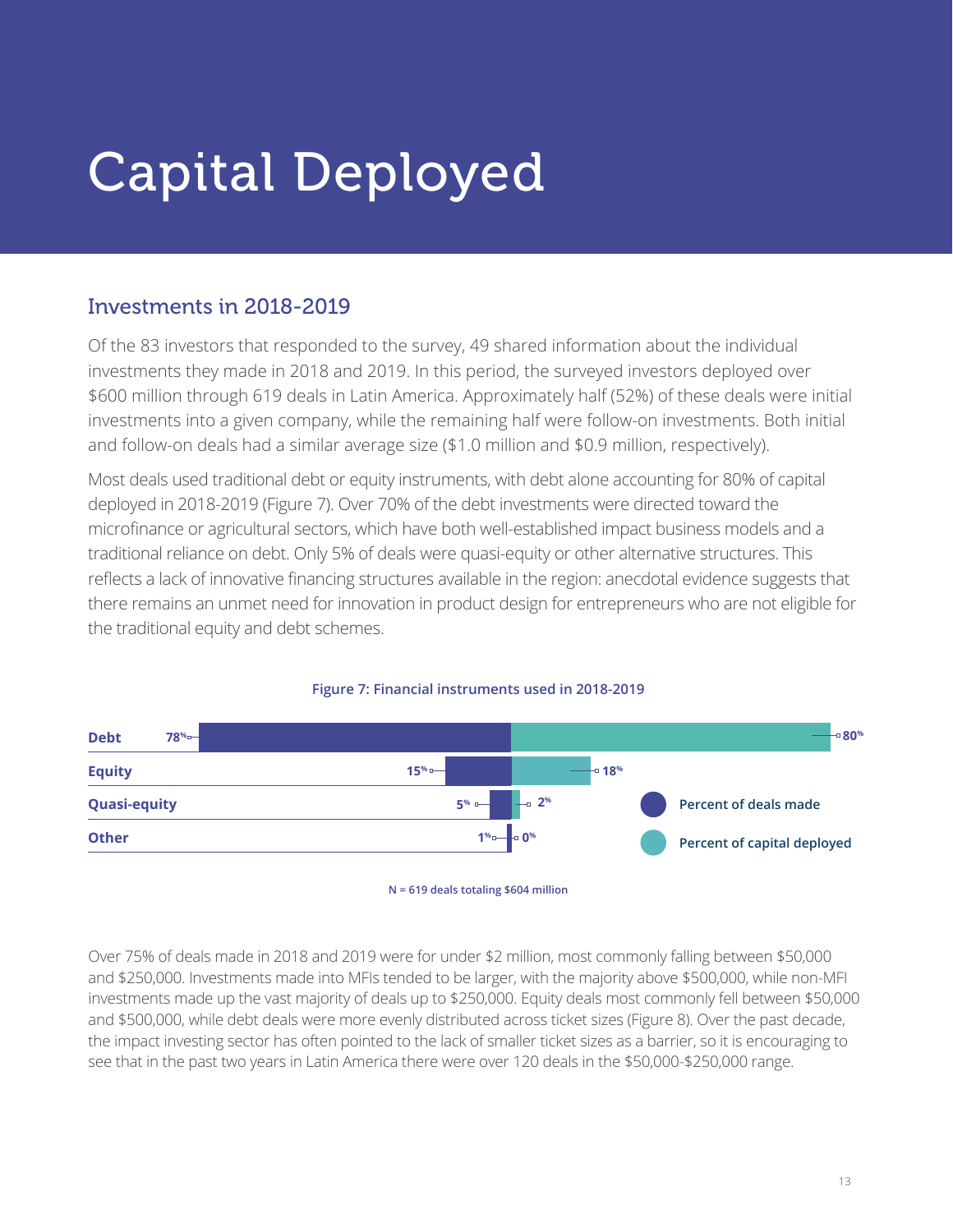

### **Figure 8: Deals by ticket size and financial instrument**

However, despite the prevalence of deals at smaller ticket sizes, the majority of deals were categorized as being at the "expansion/growth" stage. Although overall the median amount invested in deals at this stage was \$540,000, a significant number of deals (roughly 25%) under \$250,000 were labeled as targeting this later stage. In particular, many deals in the agricultural sector were relatively small but also labeled as being at the expansion/growth stage. This reflects the fact that many of the smaller ticket deals are targeting smaller but more established enterprises, such as agricultural cooperatives. The availability of smaller deals does not necessarily mean there is capital available for ventures that are both small and early stage, showing that there remains a lack of capital that truly targets the so-called "pioneer gap" of smaller and newer impact businesses.

|                  | Number of deals | Average deal size (USD millions) | Median deal size (USD millions) |
|------------------|-----------------|----------------------------------|---------------------------------|
| Seed/Incubator   |                 | \$0.1                            | \$0.03                          |
| Early            | 103             | \$0.4                            | \$0.1                           |
| Expansion/Growth | 432             | \$1.1                            | \$0.6                           |
| Other            |                 | \$0.8                            | \$0.04                          |

#### **Table 1: Number of deals and average deal size by stage**

Twenty investors also shared their deal data during the previous version of this study in 2018. When comparing these time periods, investment activity appears to be remarkably similar – the number of deals dropped just slightly in 2018-2019 compared to 2016-2017, and total capital deployed increased by only \$100,000.14

The noted change in deal size may be in part affected by significant fluctuations in currency exchange rates as a result of macroeconomic conditions in several Latin American countries over the past two years.

<sup>13</sup> Asmall number of deals were reported in aggregate and are therefore left out of any calculations of average or ticket size.<br>14 The noted change in deal size may be in part affected by significant fluctuations in currenc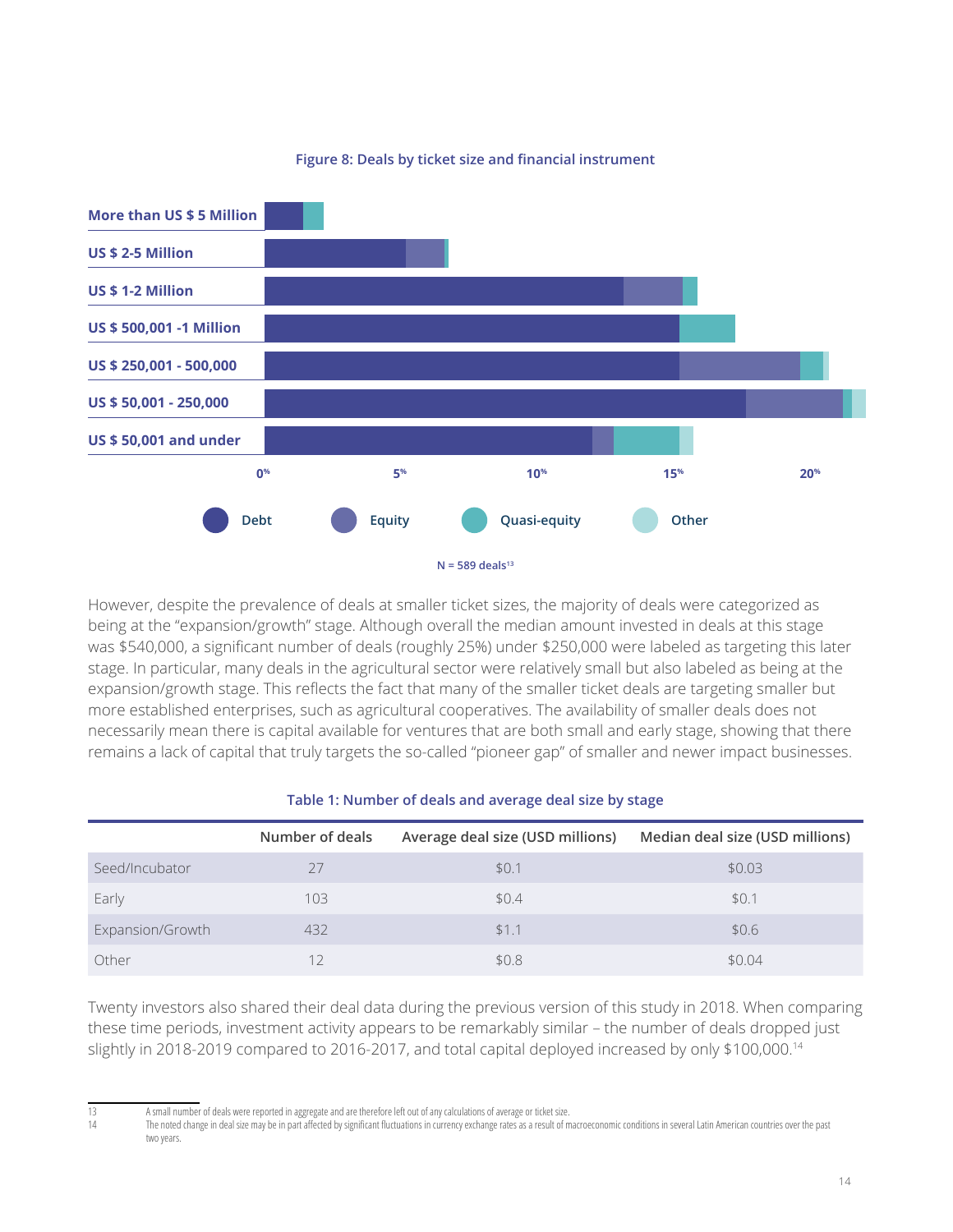## Trend Spotlight: Locally Headquartered Investors

Most of the investment activity in 2018-2019 came from outside the region, with only 26% of capital and 33% of deals coming from impact investors headquartered in Latin America (despite representing a greater proportion of the sample). The average deal size for impact investors based in Latin America was half that of foreign investors. While this shows that foreign investors continue to dominate larger ticket sizes, it is encouraging that local capital is stepping in and filling the gap in smaller investments for local entrepreneurs.

Despite the continued importance of foreign capital, the timing of these investments demonstrates the increasing emergence of local capital. Fifty-four percent of respondents based in Latin America began investing in the region within the last five years, compared to only 33% of those headquartered outside the region. And this trend seems to be accelerating: the number of investors based in Latin America that made





**8**

**4**

Number of respondents **Number of respondents**

**3**



**N=83**

An example of this trend is ALIVE (Acumen LatAm Impact Ventures), which highlighted that 30% of its fundraising has come from local institutions, including government-owned entities, corporations, and philanthropic foundations. "This is a trend we have not seen in other regions where Acumen has participated in fundraising efforts. The participation of local investors is an encouraging sign of maturity of the sector, as well as growing interest from the private sector in innovative approaches to engage in development efforts." said managing partner Santiago Alvarez.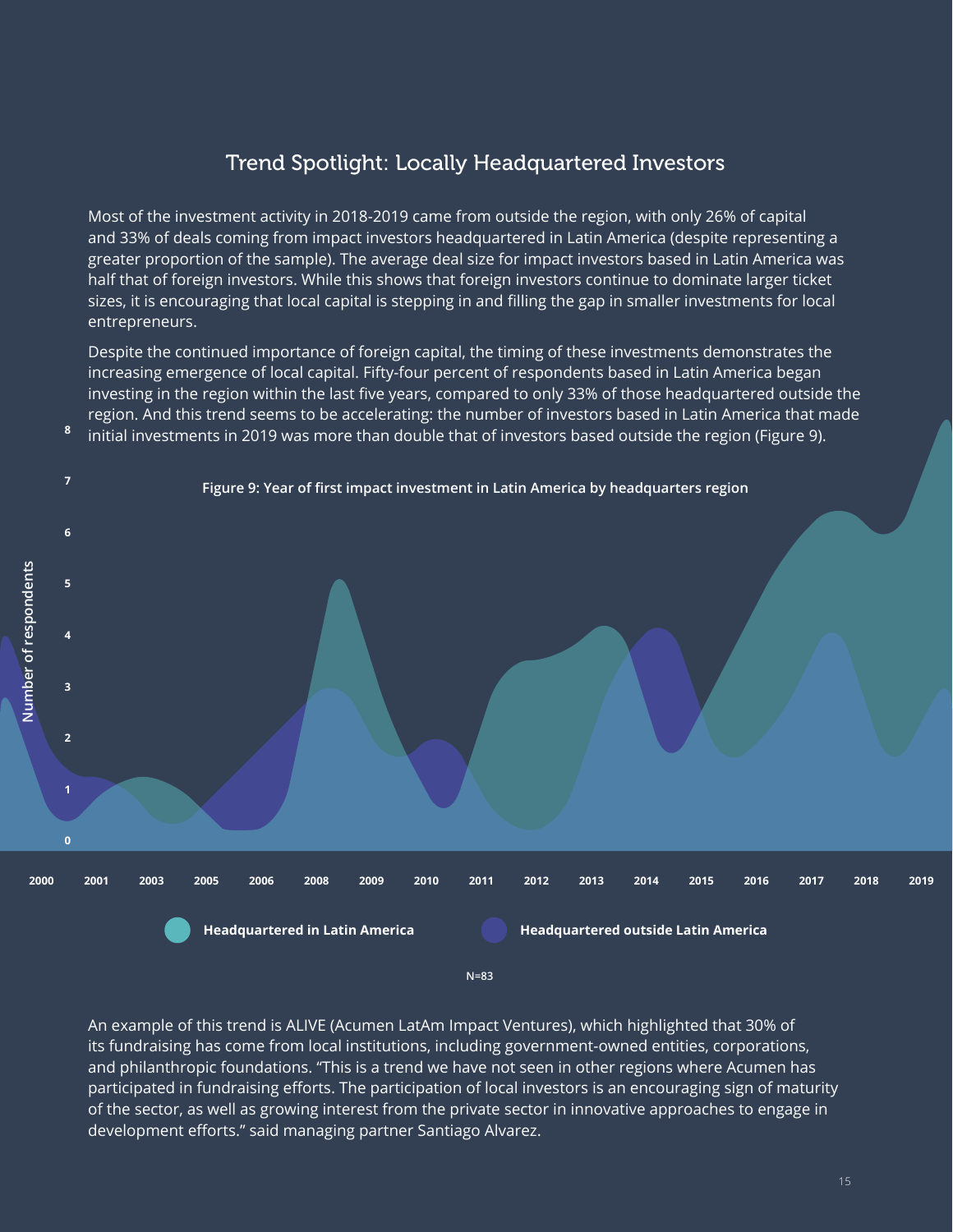The agriculture and food sector saw by far the most total deals over the 2018 and 2019 period (Table 2). This is largely due to a small number of investors with a specific impact thesis focused on relatively small investments in smallholder cooperatives. In contrast, while the number of microfinance deals was much lower, deal sizes tended to be much larger, with an average size of over \$1 million, and so represented nearly as much total funding as the agricultural sector (Table 2).

| Sector                                         | Number of deals | Total invested (USD millions) |
|------------------------------------------------|-----------------|-------------------------------|
| Agriculture and food                           | 253             | \$159                         |
| Microfinance                                   | 113             | \$132                         |
| Financial services (excluding microfinance)    | 41              | \$56                          |
| Education                                      | 38              | \$16                          |
| Biodiversity and ecosystem conservation        | 29              | \$13                          |
| Information and communication technology (ICT) | 29              | \$44                          |
| Healthcare                                     | 20              | \$8                           |
| Manufacturing                                  | 13              | \$10                          |
| Energy                                         | 12              | \$15                          |
| Water, sanitation, and hygiene                 | 10              | $<$ $$$ 1                     |
| Housing                                        | 5               | $<$ $$$ 1                     |
| Tourism                                        | $\mathcal{L}$   |                               |
| Other                                          | 48              | \$38                          |

### **Table 2: Number of deals and total invested by sector**

Other notable sectors in 2018-2019 included non-MFI financial services and ICT, which had a moderate number of investments but the largest average deal sizes. Deals were also common in the education, biodiversity and conservation, and healthcare sectors. Important impact sectors that received notably little attention from this sample of investors include energy, water and sanitation, housing, and tourism. Given that 41% of investors expressed a focus on at least one of these sectors, there appears to be a gap between the stated interest in these areas and actual recent deal activity.

Average ticket sizes were largest in the ICT, financial services, energy, microfinance, and education sectors (Figure 10), though it's important to note that two large investments in ICT and education drew these averages up considerably.



#### **Figure 10: Top 5 sectors with largest average deal sizes (average ticket size in USD millions)**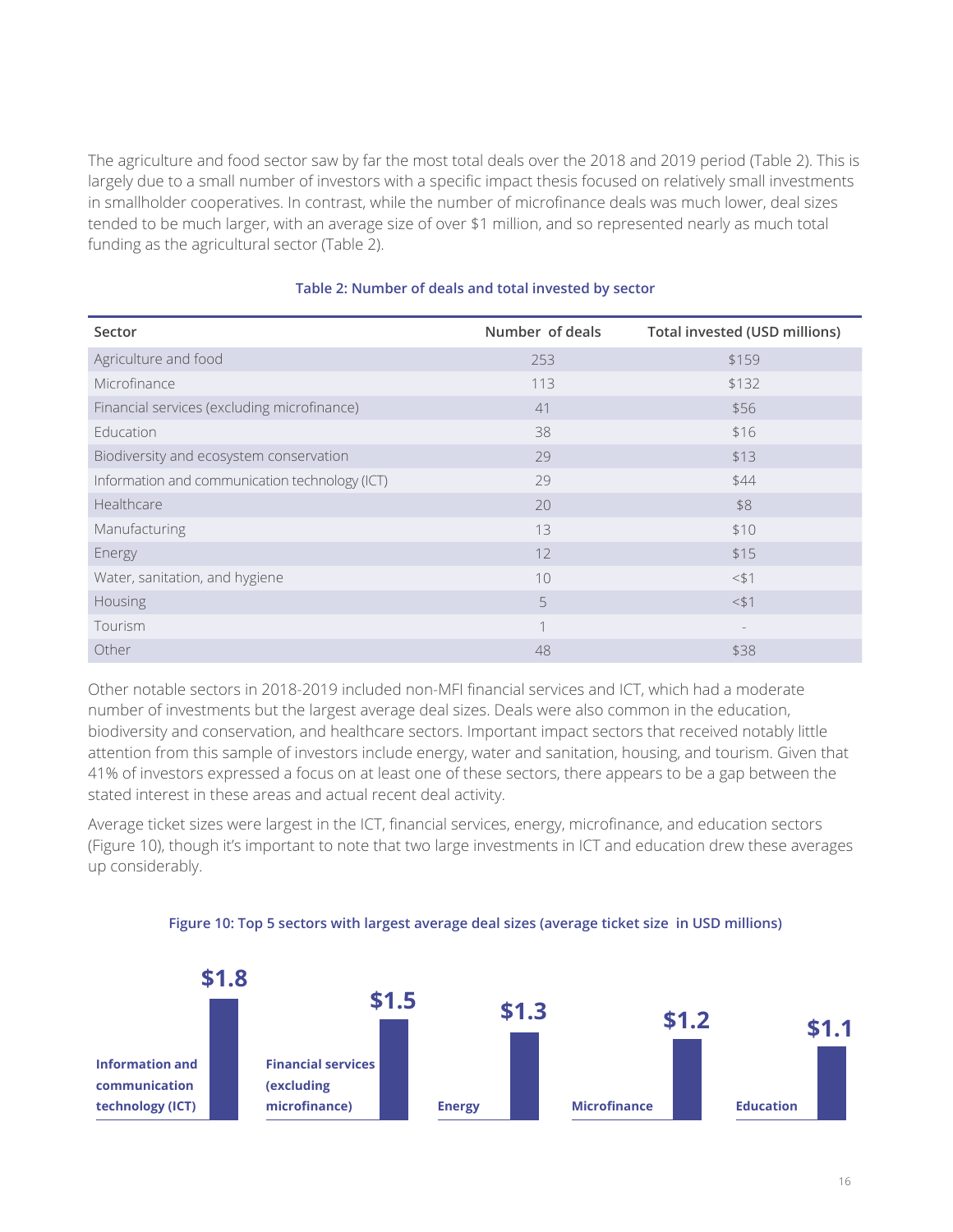## Sector Spotlight: Biodiversity and Ecosystem Conservation

Latin America is known as a "biodiversity powerhouse,"<sup>15</sup> with over 30% of the world's species and the planet's most well-known biome, the Amazon rainforest. There is growing global concern about the pace of deforestation in critical ecosystems like the Brazilian Amazon, as evidenced by 29 global investment firms that collectively manage over \$3.7 trillion calling for change in Brazil's policies regarding the Amazon.<sup>16</sup> Fund managers in Brazil and elsewhere are taking an active interest in this issue: 30% of impact investors surveyed indicate biodiversity and conservation as a priority sector. These investors reported a total of \$606 million of AUM designated for impact investing in Latin America. However, this interest is not always backed up by action; while investors deployed over \$13 million towards the biodiversity and conservation sector in 2018-2019, these investments came from only five investors. Two-thirds of investors indicating an interest did not make any deals with companies working in biodiversity and conservation.

Biodiversity and ecosystem conservation cover a broad range of more specific focus areas, commonly referring to sustainable land use and including a variety of sub-sectors (see Figure 11). Among investors with this focus, the largest share by both number and total AUM have a specific interest in sustainable agriculture, followed by supply chain management and sustainable forestry/non-timber forest products. Marine sustainability and watershed protection were the least common focus areas by number of investors, though the investors focused on forest restoration represent the lowest total AUM. This suggests that within biodiversity and conservation, impact investors in the region are heavily focused on the use of agriculture, forestry, and integration of sustainably harvested products into supply chains, while there is less focus on using investments to protect waterways in the region.



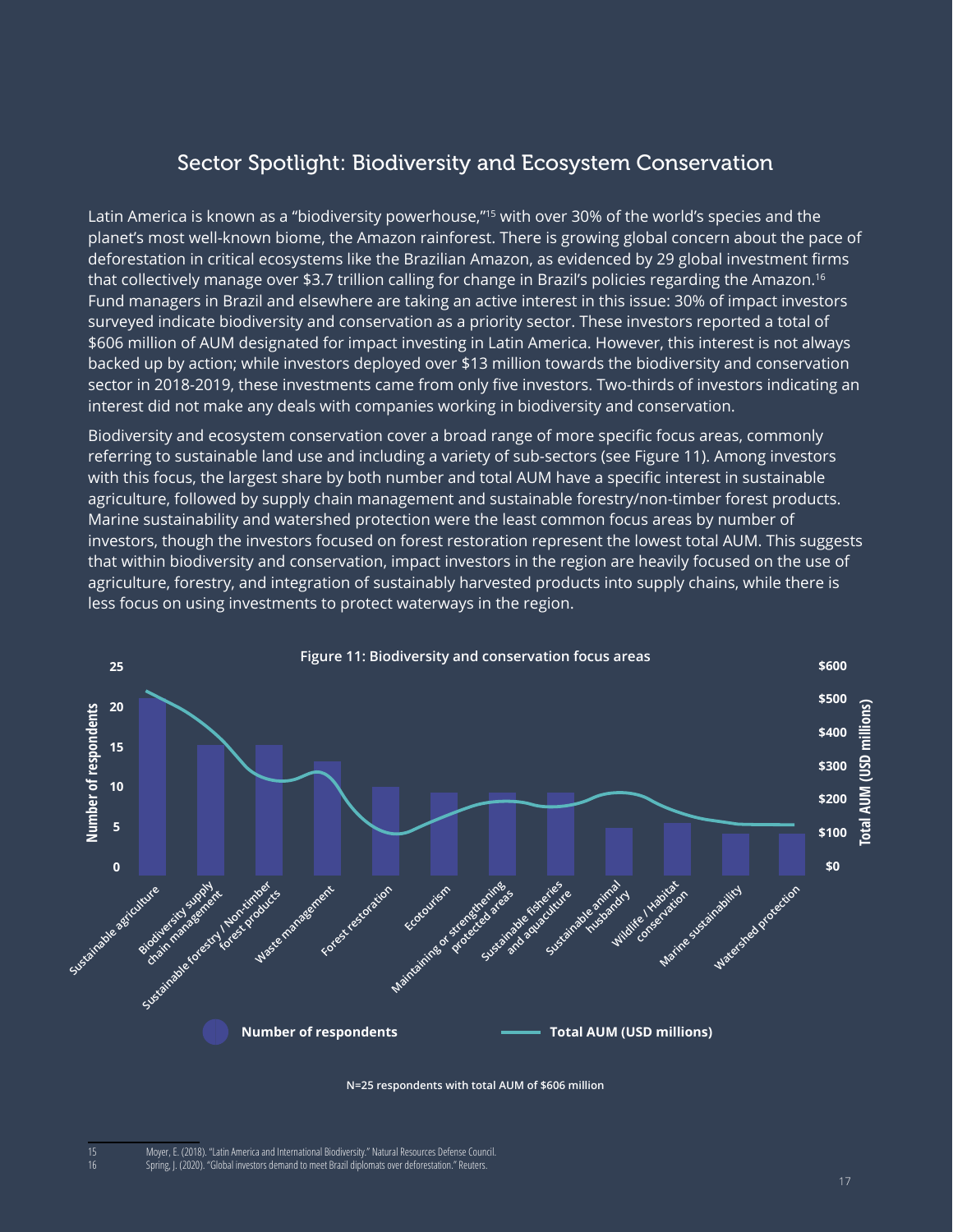In the past two years, activity has been picking up among impact investors focused on environmental sustainability. An example is Mirova Natural Capital Limited, which recently closed its Althelia Biodiversity Fund Brazil (ABF Brazil) that aims to deploy \$100 million of blended capital towards activities in conservation, agriculture, and reforestation, with the goal of generating market rate returns.<sup>17</sup> Collaborations between impact investors and NGOs also represent a pathway to action. NESsT, in partnership with the World Wildlife Fund (WWF) and with funding from USAID, is leading the Indigenous Economy part of the Amazon Indigenous Rights and Resources (AIRR) Project to support indigenous entrepreneurs who are creating jobs and protecting the environment. This "allows [NESsT] to use the resources that are already there, such as the WWF team and partners in the region and internationally, [while our] organization provides business expertise, investments, and access to markets" according to NESsT's portfolio director Renata Truzzi.

Deforestation is one of the Latin America's greatest environmental challenges, and impact investors are actively identifying paths to financial return that protect rather than degrade the region's natural resources. MOV Investimentos is raising a new fund with the thesis that the conservation of the Brazilian Amazonian ecosystem should be integrated into the Brazilian economy. "We see opportunities related to agroforestry systems in the deforestation frontier. That is, in systems that conserve critical ecosystems but also produce food staples…[such as] the replacement of animal protein with vegetable proteins as a means to increase the availability of alternatives to conventional livestock and animal protein systems", shared founder and executive director Paulo Bellotti. Even investors without a specific biodiversity or conservation focus are accounting for their role in sustainability. For example, while the Acumen Pioneer Fund does not have an explicit environmental mandate, its investments in companies sustainably harvesting cacao and acai aim to help communities find a livelihood through the conservation of critical ecosystems.

## Exits in 2018-2019

In 2018 and 2019, impact investors reported 163 debt repayments and 16 exits, including strategic sales, buybacks, and mergers and acquisitions. The non-debt repayment exits averaged 3.3 years from investment to exit, with the quickest exit taking 1.5 years and the longest eight years (Figure 12).



#### **Figure 12: Average years from investment to exit by exit type**

**N= 179 exits (163 debt repayments and 16 non-debt repayment exits)**

<sup>17 (2019). &</sup>quot;First closing of the Althelia [Biodiversity](https://althelia.com/2019/10/28/first-closing-of-the-althelia-biodiversity-fund-brazil/) Fund Brazil." Althelia Funds News & Press.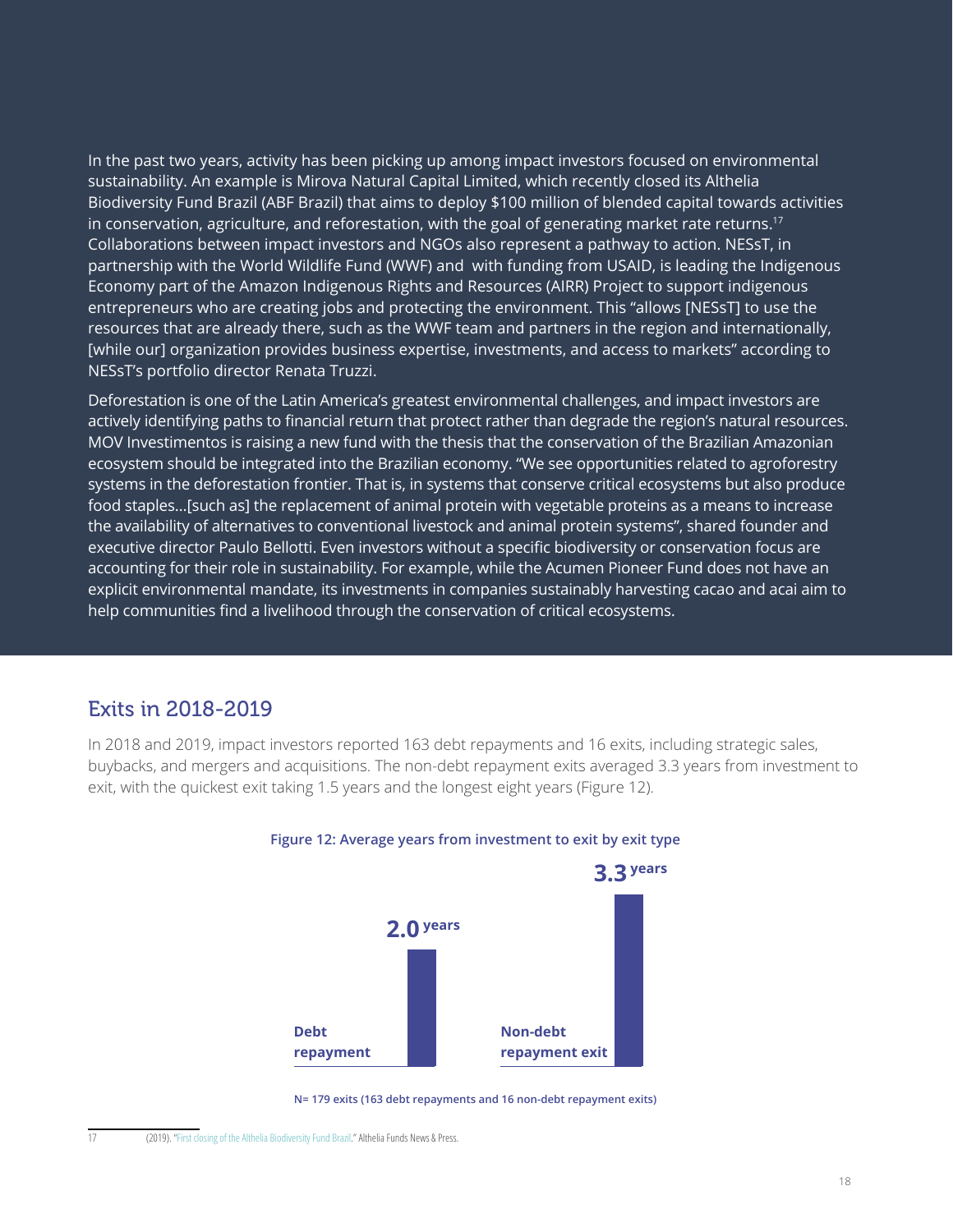Total proceeds from non-debt repayment exits totaled over \$12 million, with a median value of \$0.6 million.18 Debt repayments totaled \$97 million and averaged \$0.6 million. The average internal rate of return (IRR) from debt repayments averaged 8%. Non-debt repayment exits averaged 22%, which matches cases of "responsible exits" catalogued in other research.<sup>19</sup>

Within this sample of investors, Brazil and Mexico saw the greatest number of non-debt repayment exits at eight and three, respectively (Table 3).

|                                      | <b>Brazil</b>  | Mexico         |
|--------------------------------------|----------------|----------------|
| Number of non-debt repayment exits   |                |                |
| Average time from investment to exit | 3.5 years      | 2.0 years      |
| Total proceeds from exits            | $$2.8$ million | $$6.8$ million |
| Average proceeds                     | \$0.7 million  | \$2.3 million  |

### **Table 3: Non-debt repayment exits in Brazil and Mexico**



18 **A** small number of exits were reported in aggregate and are therefore left out of any calculations of average or ticket size. 19 Schiff, H., Dithrich, H. (2018). "[Lasting Impact: The Need for Responsible Exits.](https://thegiin.org/assets/GIIN_Responsible%20Exits_2018.pdf)" The Global Impact Investing Network.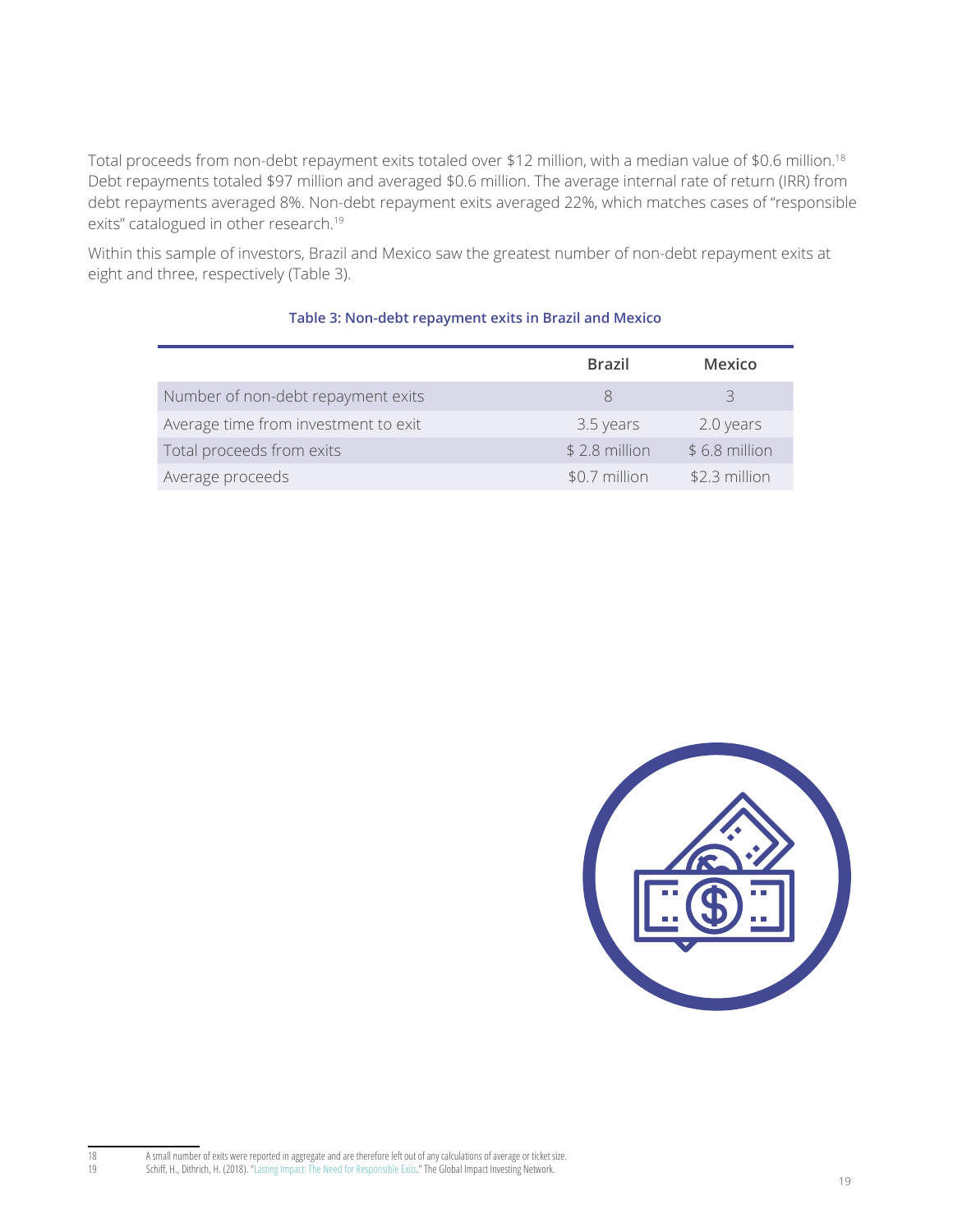## <span id="page-19-0"></span>Impact Measurement

## A critical distinction between traditional investment and impact investment,

beyond the mission and intention of the investment, is the practice of measuring impact. The GIIN calls this "a hallmark" of the sector, with measurement serving as a credibility check on investors' true commitment to impact.<sup>20</sup>

The vast majority (81%) of respondents measure the impact of their investments. Approximately half do this through the use of proprietary measurement tools, while a third use the GIIN's Impact Reporting and Investment Standards (IRIS+) system. This use of IRIS+ in the region is generally in line with the impact investing industry globally; GIIN's 2020 investor report found that 36% of all investors are IRIS+ users.<sup>21</sup> Other systems used by investors include the Impact Management Project framework, theory of change approaches, and environmental and social governance (ESG) metrics. When comparing the percent of investors that use each tool against the percent of total AUM they represent, no trends stand out in terms of larger or smaller investors gravitating toward a particular approach (Figure 13).



### **Figure 13: Use of impact measurement tools**

**N = 83 respondents with total AUM of \$3.7 billion (respondents could select more than one)**

One of the principal challenges associated with impact measurement is cost, and which stakeholder should bear that cost. Of the investors in this study, 61% indicated that the fund manager or investor pays for impact measurement, whereas only 9% put the onus on the entrepreneur to pay (Figure 14). This is fairly consistent among both investors headquartered in Latin America and elsewhere, and among for-and non-profit fund managers. Many of those who specified "Other" indicated that impact measurement is paid for by donors or the umbrella organization of the fund.

<sup>20 (2019). &</sup>quot;Characteristics of Impact Investing." The Global Impact Investing Network.<br>21 Hand D. Dithrich H. Sunderii S. Nova N. (2020). "Annual Impact Investor Surve

Hand, D., Dithrich, H., Sunderji, S., Nova, N. (2020). "[Annual Impact Investor Survey 2020](https://thegiin.org/research/publication/impinv-survey-2020)." Global Impact Investing Network.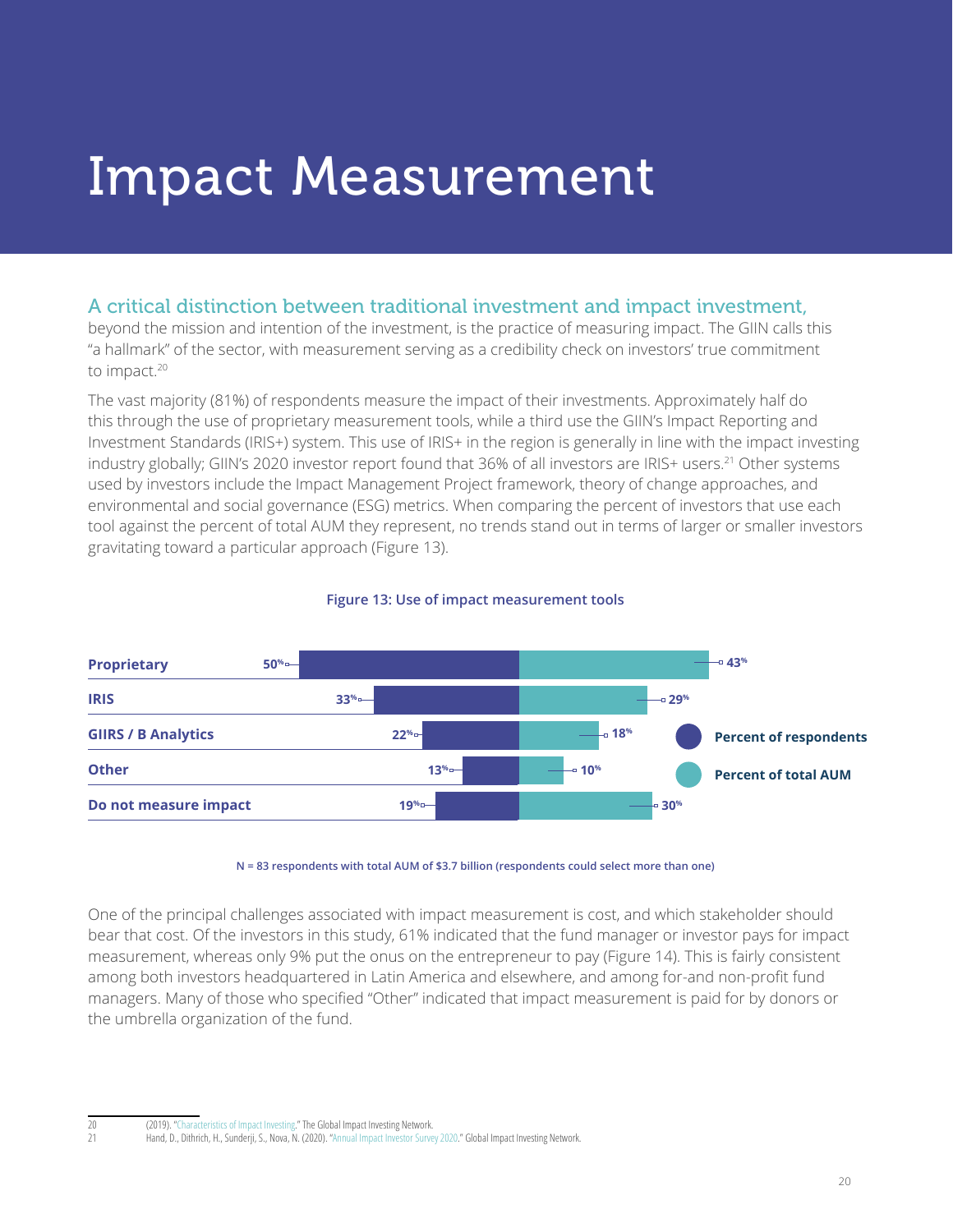

### **Figure 14: Who pays for impact measurement?**

**N = 67 (only includes respondents that measure impact; respondents could select more than one)**

The United Nations Sustainable Development Goals (SDGs) have become increasingly important in the impact investing sector for both strategic and measurement alignment. Seventy percent of the impact investors in this sample align their impact measurement and management strategy with the SDGs. Of the 17 SDGs, investors most often incorporate into their impact measurement and management (IMM) strategies SGD8: Decent Work and Economic Growth (57%), SDG1: No Poverty (51%), SDG5: Gender Equality (49%), SDG10: Reduced Inequalities (49%), and SDG4: Quality Education (41%).

| <b>Decent Work and Economic Growth</b> |  |            |
|----------------------------------------|--|------------|
|                                        |  | <b>57%</b> |
| <b>No Poverty</b>                      |  |            |
|                                        |  | 51%        |
| <b>Gender Equality</b>                 |  |            |
|                                        |  | 49%        |
| <b>Reduced Inequalities</b>            |  |            |
|                                        |  | 49%        |
| <b>Quality Education</b>               |  |            |
|                                        |  | 41%        |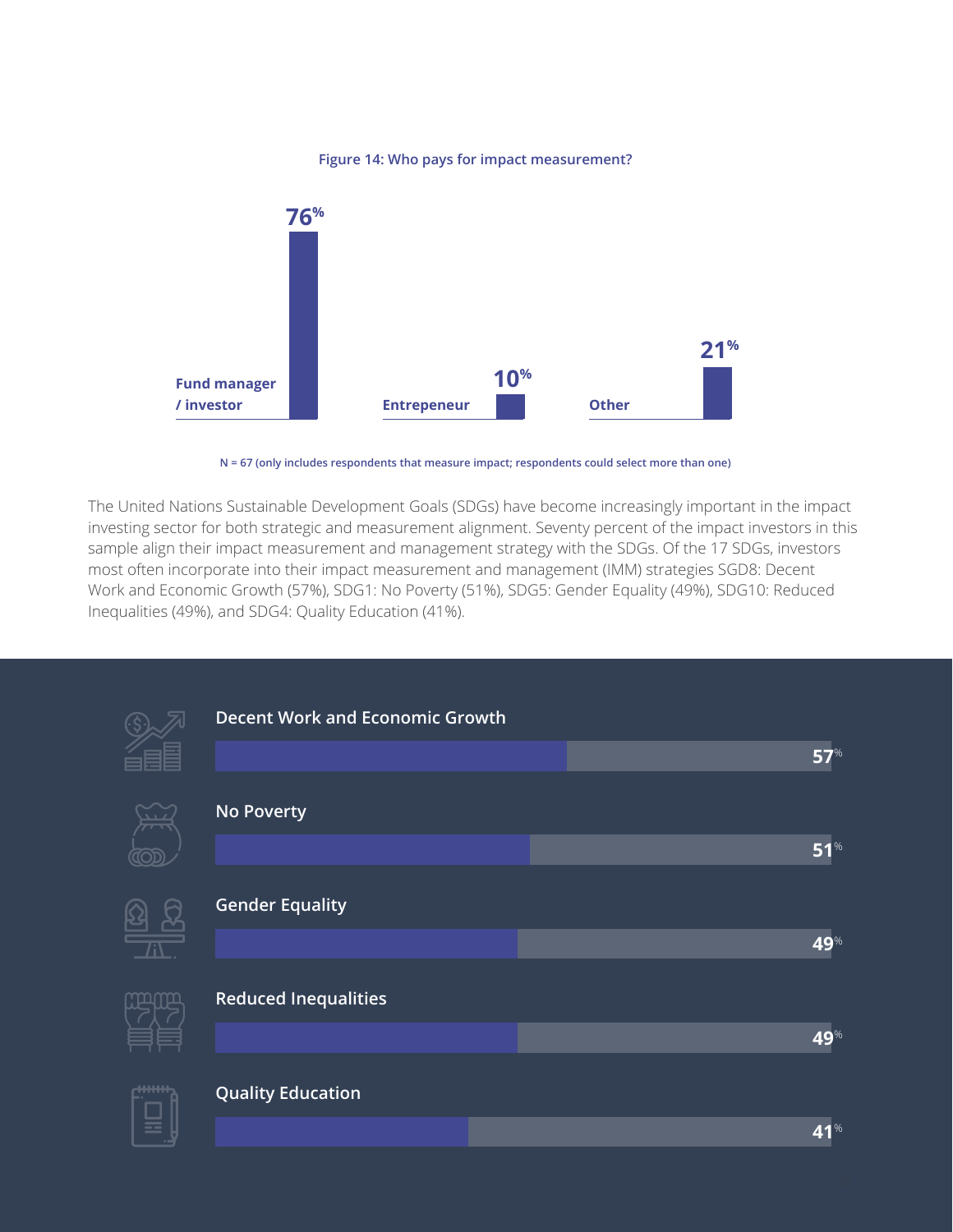While in general investors based in Latin America were less likely to align their IMM strategies with the SDGs (66% versus 76% of those headquartered outside the region), locally-based investors were more likely to align with SDG4: Quality Education (48% vs. 30%), SDG12: Responsible Consumption and Production (42% vs. 24%), and SDG11: Sustainable Cities and Communities (30% vs. 15%). Investors headquartered outside the region were more likely to align with SDG2: Zero Hunger (42% vs. 18%).

Besides cost, over half of impact investors cited measuring outcomes and standardization as ongoing challenges (Figure 15). On a positive note, only a quarter of investors cited a lack of user-friendly tools as an issue, which suggests that the development of tools such as IRIS+ has made a significant difference in giving investors what they need to measure impact. Additionally, only 13% of investors saw communicating the value of impact measurement as a challenge, showing that the effort over the past decade to highlight the importance of measurement in the sector has garnered broad alignment.



**Figure 15: Challenges in impact measurement**

**N = 83 (respondents could select more than one)**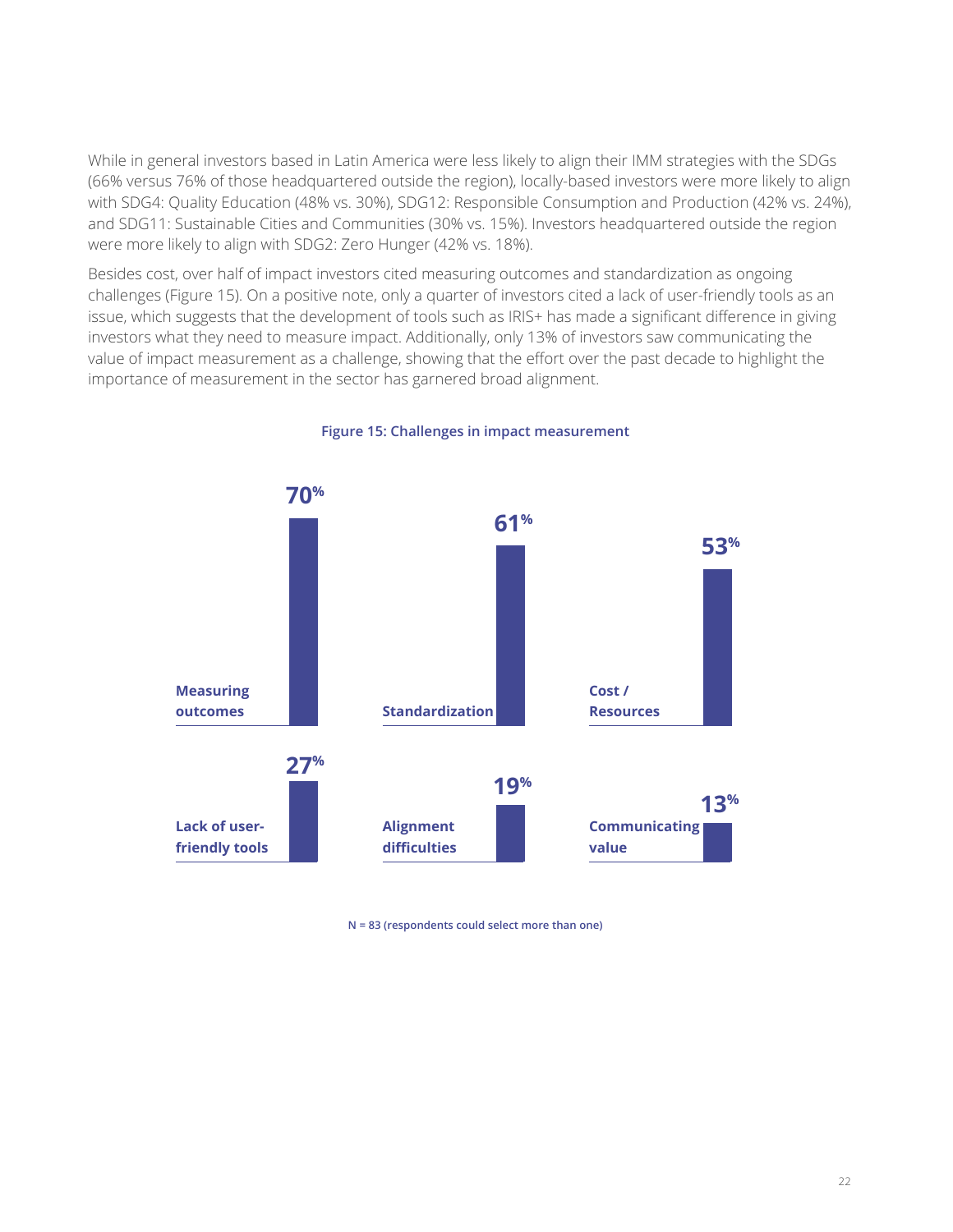## <span id="page-22-0"></span>Looking Forward…

### The COVID-19 pandemic will clearly change the trajectory of impact investing in

the region in 2020 and beyond, and is a major source of concern for investors. Not surprisingly, macroeconomic conditions and availability of capital were the two most-cited challenges foreseen by investors in the study (Figure 16). Approximately two-thirds (64%) of investors see macroeconomic conditions as a top concern, compared to only 16% in 2018.<sup>22</sup> In terms of fundraising, many investors shared concerns that the donors who provide much of their funding will redirect their attention to projects in direct response to the pandemic and will be working with overall reduced budgets. One investor noted, "We expect to have a decline in funds invested in socioenvironmental issues due to the migration of capital to the health sector. Moreover, international donors and aid agencies might have more restricted amounts of funding in the future."



### **Figure 16: Expected challenges in 2020 - 2021**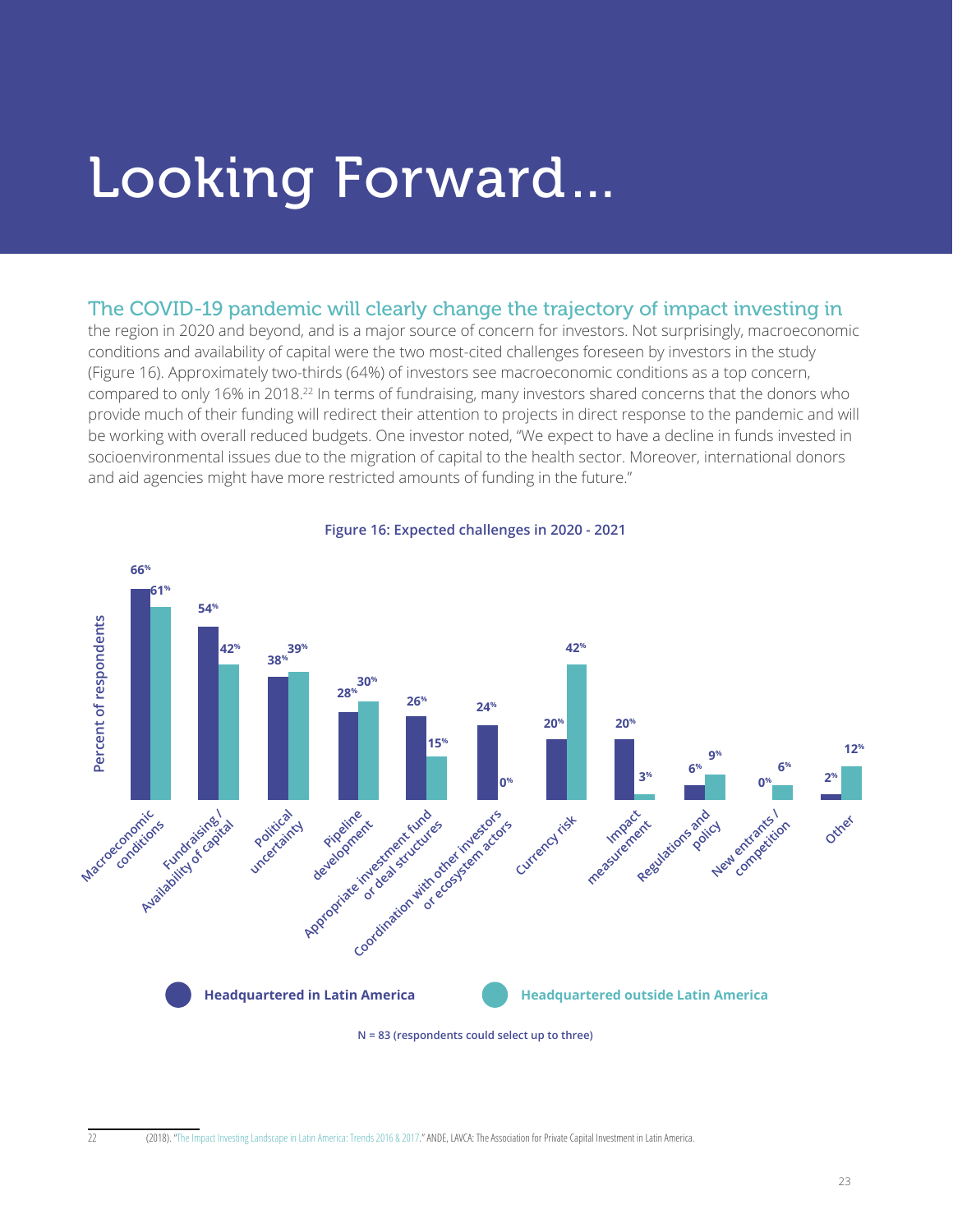In addition to macro-level concerns, currency risk remains an increasingly important issue. While only 6% of investors listed this as a concern in 2018, nearly one-third (29%) did so this year. Pipeline development also represents a challenge, with 29% noting this as an issue. On a more positive note, there seems to be overall satisfaction with coordination in the sector: only 14% of investors selected coordination with other investors as a concern. However, this is more of a challenge for those based in the region, with 24% of respondents headquartered in Latin America citing this challenge compared to 0% of those headquartered outside the region. This indicates a possible need for locally-focused coordination efforts.

While some investors are concerned about the decrease in economic activity as a result of COVID-19 and the potential increase in failure rates among ventures, others have found additional opportunity as a result of the crisis thanks to the nature of their investees. Some believe that more actors will turn their attention towards impact investment rather than traditional investment as the need for positive socioeconomic and environmental impact becomes a priority globally. One impact investor expects that "it will raise the awareness level, increasing impact investing activity expectations in the next two years." Another noted, "It's a moment of opportunity for dynamic and innovative companies. Our role is to support them in the process of understanding those opportunities, with guidance and with working capital."

Still, those with a positive outlook are in the minority. While surveyed investors reported fundraising expectations totaling \$3.4 billion in 2020-2021 (\$30 million on average), interviews exposed that many are preparing to hold off on future investments to focus on their current portfolios and restructure investments in anticipation of higher default rates given the shock from the pandemic.

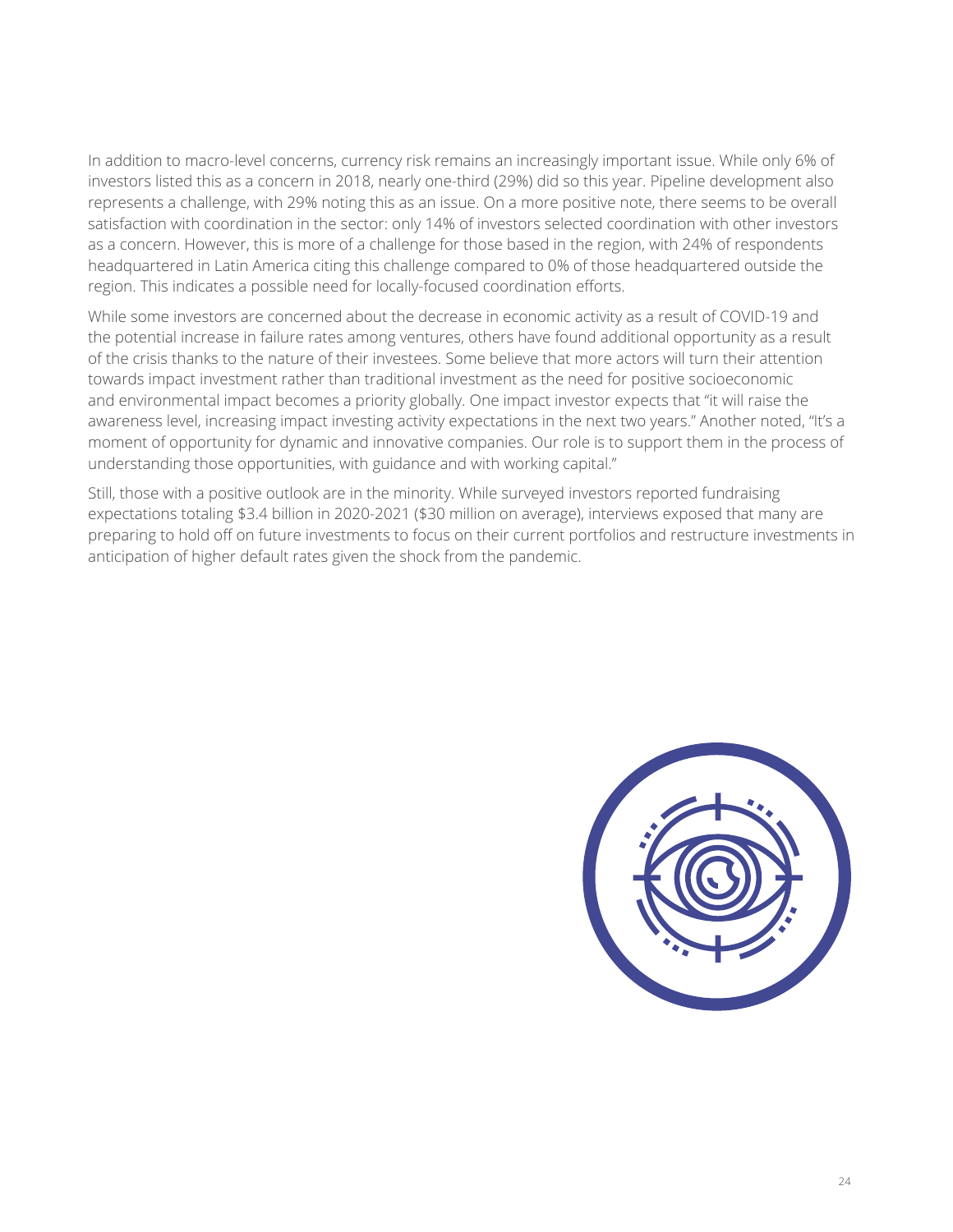## <span id="page-24-0"></span>Conclusion

## The impact investing sector in Latin America showed significant activity and

major progress in 2018 and 2019. As new capital continues to move into the impact space from a variety of sources, the increasing proportion of locally headquartered investors represents a particularly positive development to build on. In addition, the prevalence of deals with ticket sizes under \$250,000 shows that smaller impact investments can indeed be commercially viable. Exits have also become relatively commonplace, providing many examples that are critical to attracting more commercially oriented capital. While in industry discussions investors continue to point to the identification of high-quality deal pipelines as a constraint, the level of overall deal activity and number of successful exits for impact investment in the region show that there are a significant number of investment-ready enterprises. Finally, impact measurement using tools such as IRIS+ and alignment with the SDGs is becoming truly mainstreamed into investor practices.

Nevertheless, investment activity in 2018 and 2019 also demonstrated the gaps and challenges that will only be more difficult to address given the fallout of the pandemic from 2020 onward. While there were many smaller deals, these deals tended to focus on more established small firms in the agriculture sector, rather than earlier-stage impact enterprises across a variety of sectors. Additionally, the use of alternative investment structures such as quasi-equity remains nascent despite being a major focus of the global industry over the past several years. Impact investing activity is also largely focused on a relatively small number of sectors, most notably agriculture, microfinance, financial services, and ICT. Despite investors' stated interest in a much wider swath of sectors including biodiversity and conservation, impact investment activity in these areas remains an opportunity that has yet to be fully realized.

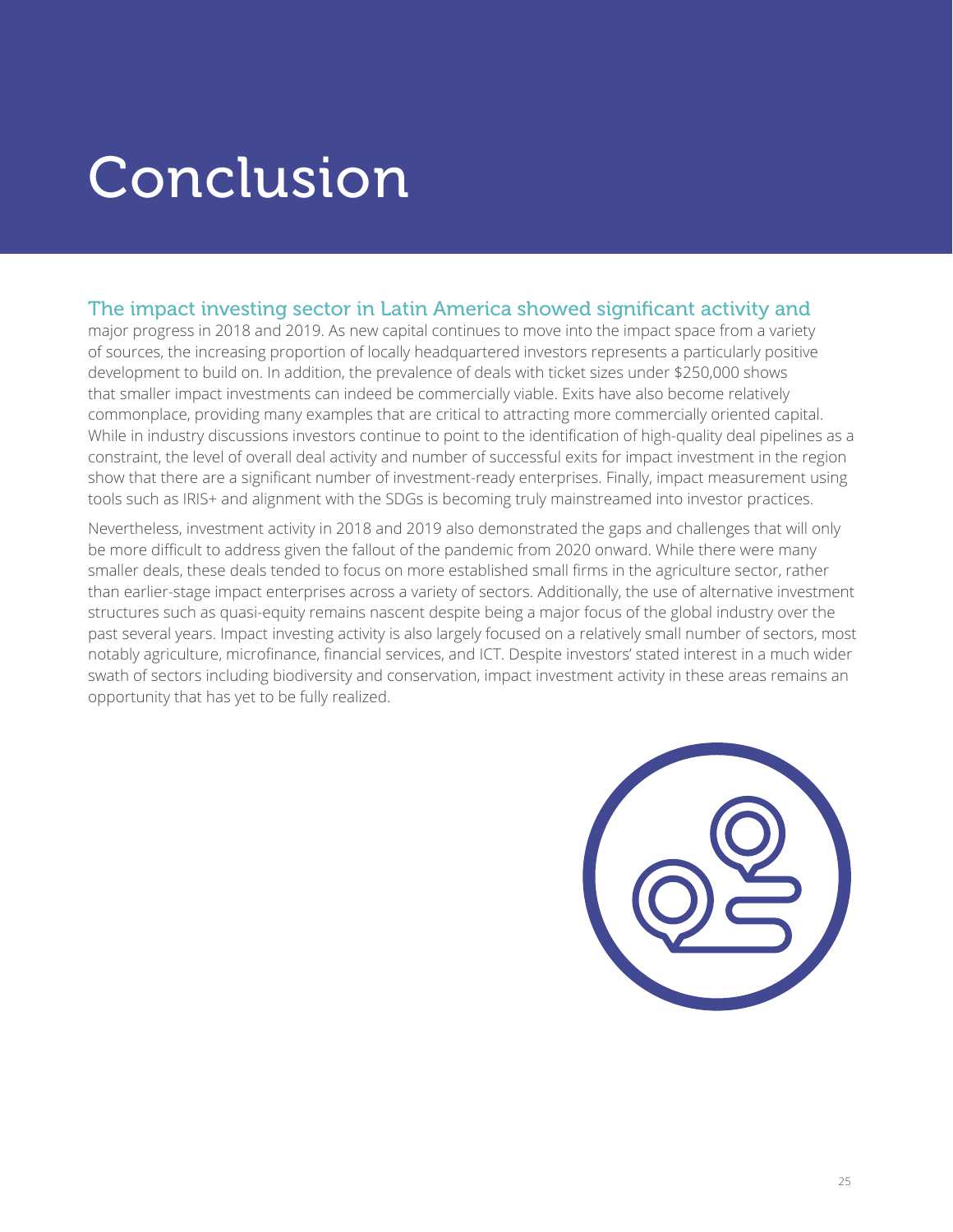# Country Profiles

**Brazil, Colombia, and Mexico.** The following section investigates trends in three focus countries: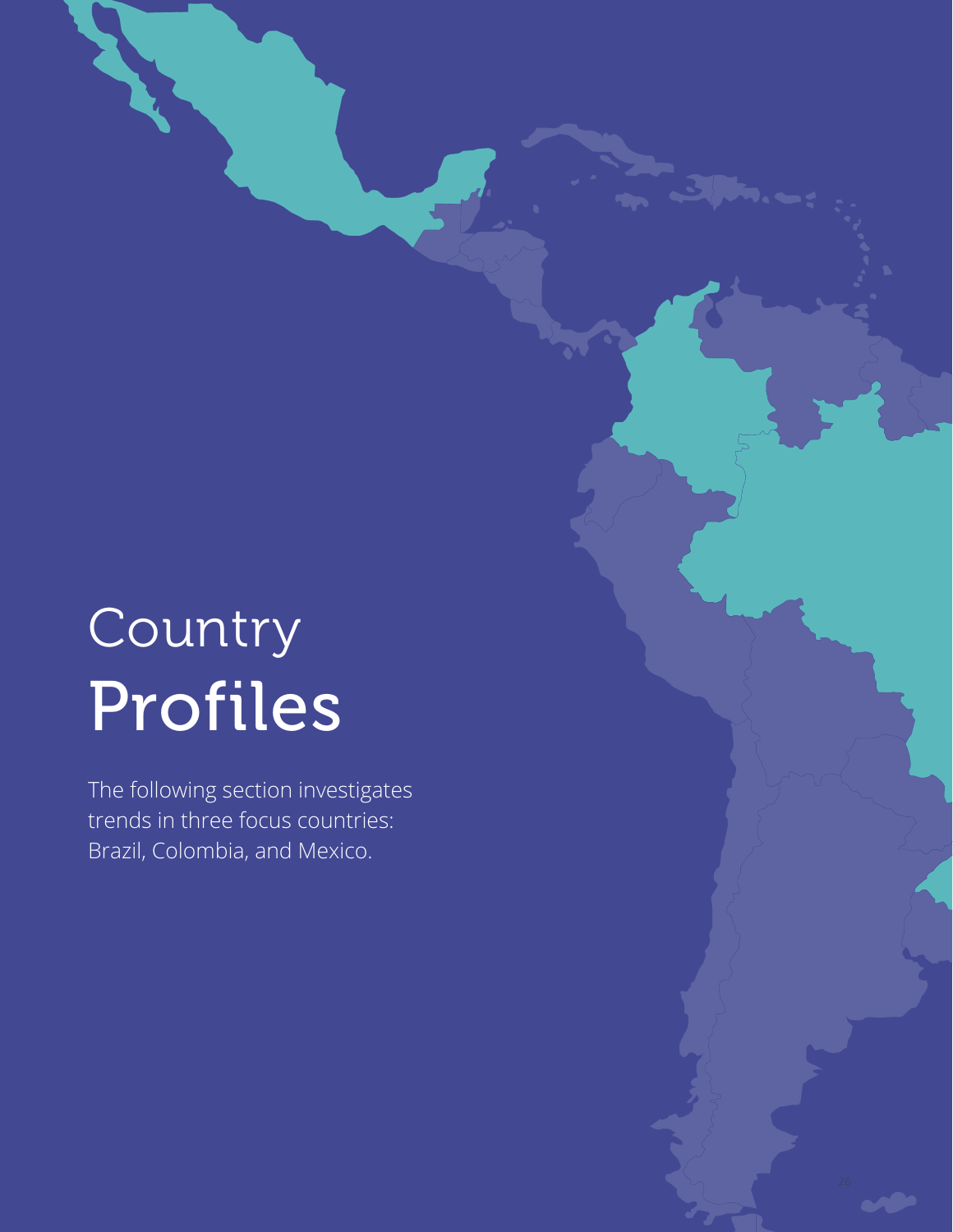<span id="page-26-0"></span>

### This study includes 34 impact investors who have dedicated AUM to investments

in Brazil; 23 are investors based in Brazil and 11 are based outside of Latin America. No other respondents based in Latin American have AUM dedicated to the country.

Twenty-eight investors shared their AUM specifically dedicated to Brazil, totaling \$785 million.23 As shown in Figure 17, roughly one quarter (28%) is targeted toward companies in the manufacturing sector, followed by agriculture and food (13%) and healthcare (11%).



### **Figure 17: Percent of AUM directed toward Brazil by sector**

#### **N=27 investors with AUM of \$735 million targeting Brazil**

While a similar number of investors use debt and equity, because of a few larger investors that use equity, this instrument makes up over 90% of total AUM targeted toward Brazil (Figure 18).

<sup>23</sup> Not all respondents shared their AUM broken down by country. When considering the total AUM for impact investing in Latin America reported by investors headquartered in Brazil, total AUM increases to \$1.26 billion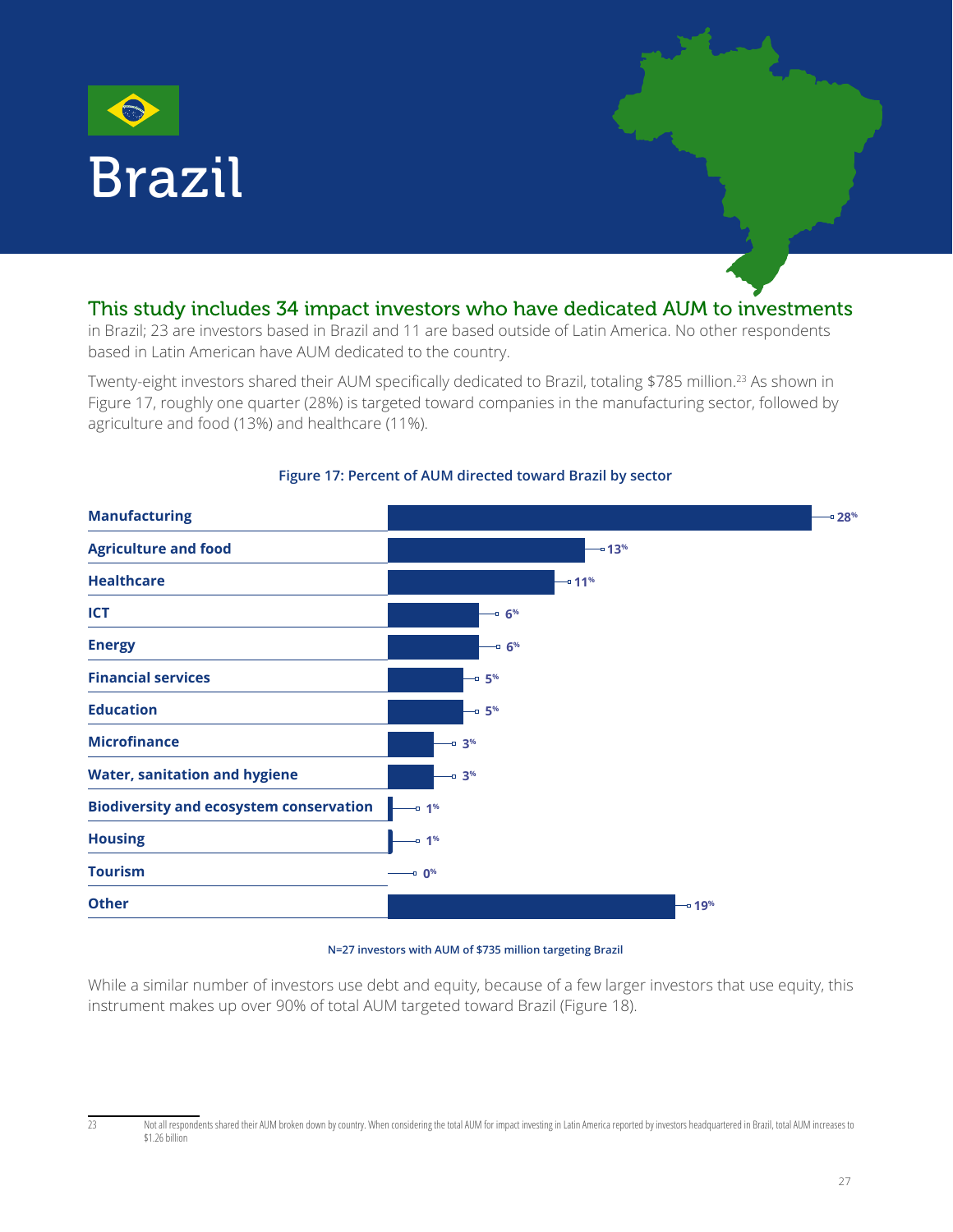

**Figure 18: Percent of AUM directed toward Brazil by instrument**

**N=26 investors with total AUM of \$434 million targeting Brazil**

Impact investors active in the country have been investing for decades; however, the majority only started investing in Brazil within the last four years (Figure 19).



**Figure 19: Year of first investment in Brazil by investor headquarters location**

#### **N=39 (includes some investors that no longer have AUM directed toward Brazil)**

Investors are most likely to be targeting market-rate returns, both in terms of the number of investors and the total AUM represented by these investors (Figure 20). A slightly smaller number of investors are targeting below market-rate returns, though these investors represent significantly less AUM allocated for Brazil, suggesting that investors in this group tend to have smaller pools of capital. While both return targets represent important parts of the impact investing industry, the smaller amount of AUM in below market-rate funds may present a challenge in terms of the availability of truly patient capital, especially during the current crisis.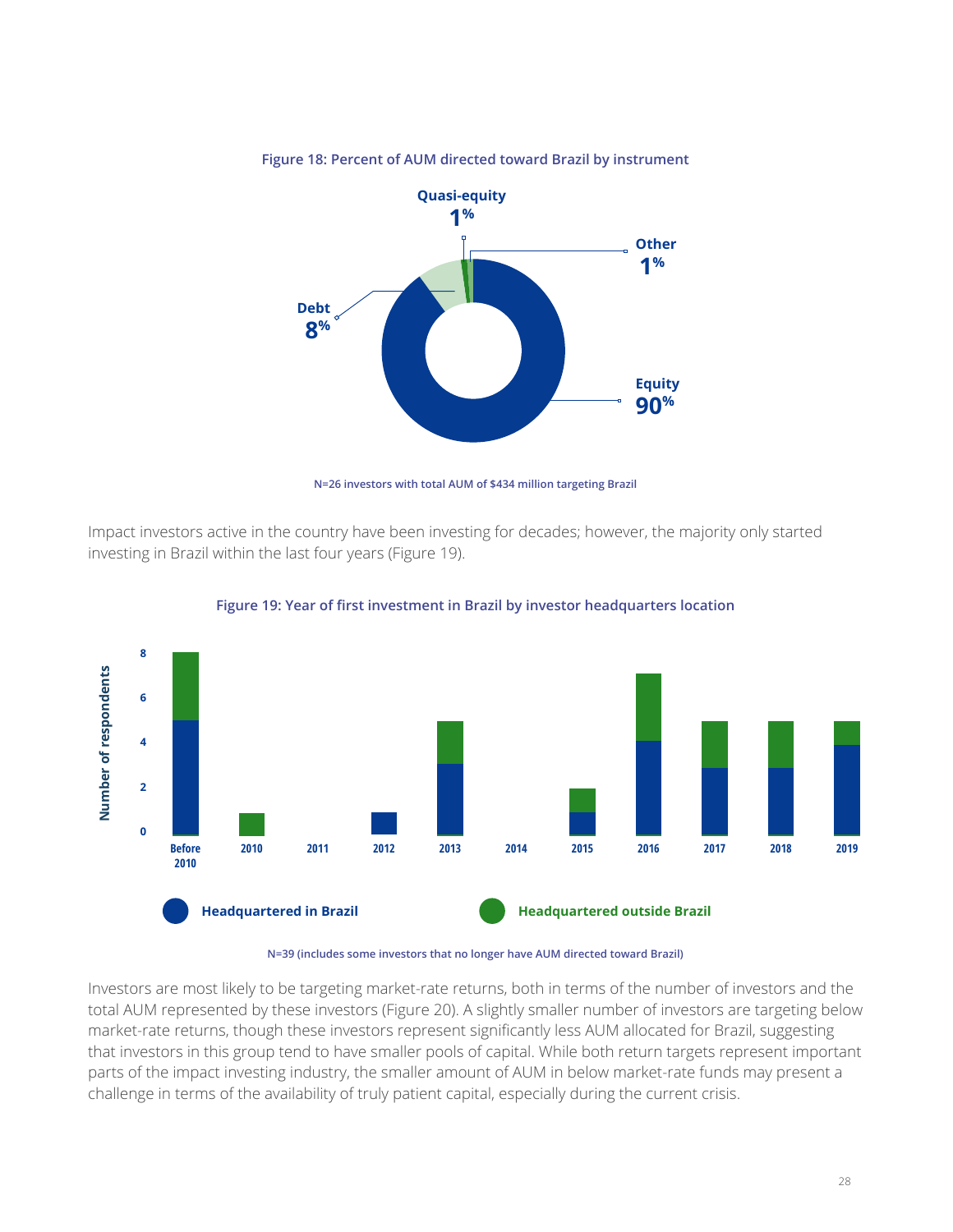

#### **Figure 20: Target returns by number of investors and AUM**

Twenty-three investors shared information about individual deals made in Brazilian companies in 2018-2019, including 107 deals totaling \$65 million. Half of these investments went to early stage companies, which is a notably higher proportion than across the regional sample as a whole. Thirty-seven percent of deals were directed towards expansion/growth stage companies, and only 11% of deals toward seed/incubator stage. Most deals were completed using debt (57%), followed by equity (36%) and quasi-equity (7%).

While the majority of deals were made by Brazilian investors, the majority of capital was deployed from investors based outside Latin America (Figure 21). This is largely due to non-Brazilian organizations investing with larger ticket sizes, making up the majority of deals over \$1 million.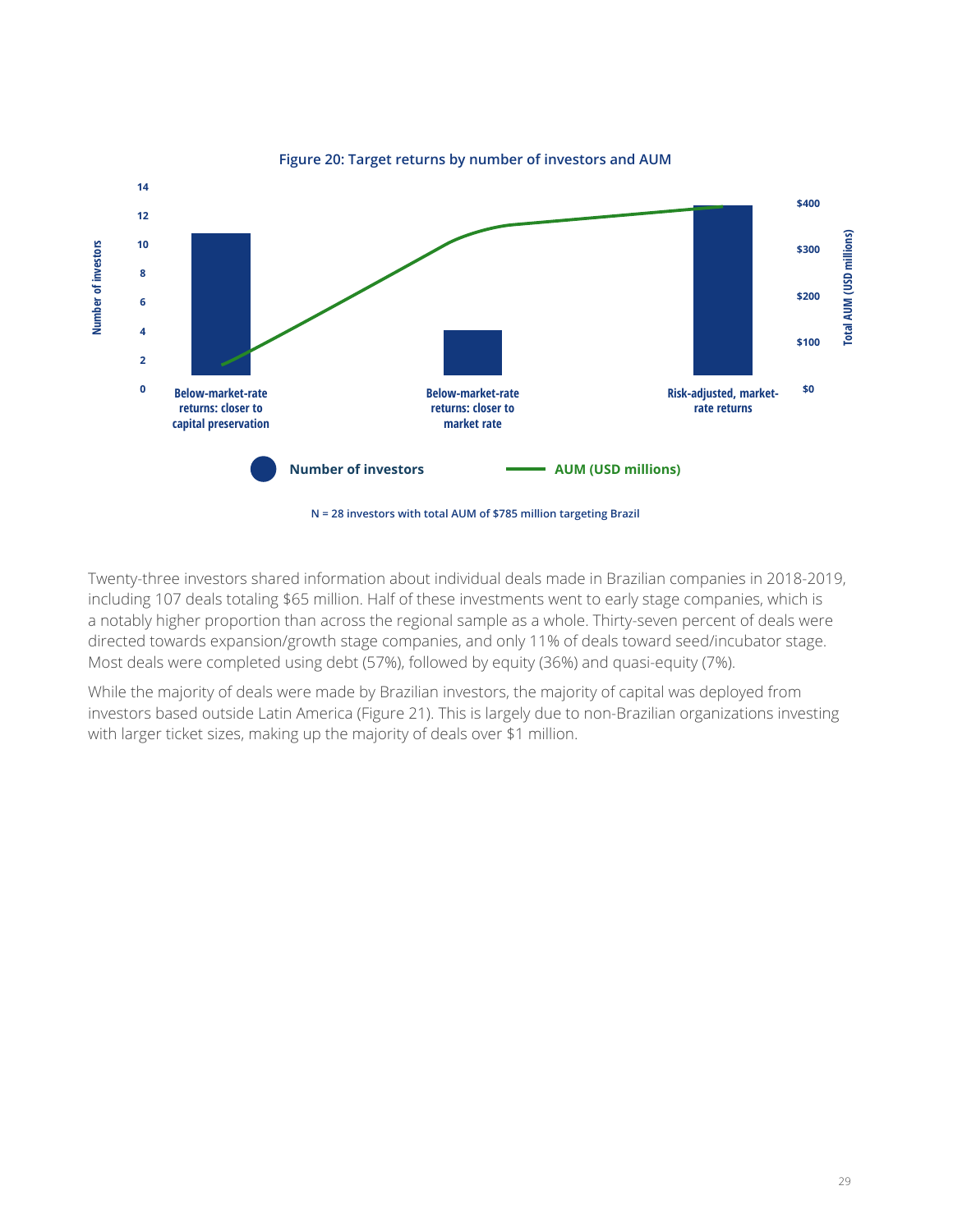

### **Figure 21: Deals in Brazil by ticket size and headquarters location**

The sectors that received the most deals were education (23%), ICT (13%), and agriculture (13%). The sectors that received the greatest proportion of funds invested were ICT (30%), microfinance (16%), financial services (9%), and healthcare (9%).

Of the investors based in Brazil, just over half (52%) measure their impact. Of those that measure their impact, proprietary measurement tools are most common (67%), followed by GIIRS/B Analytics (33%), and IRIS+ (17%). This reliance on proprietary measurement tools indicates that uptake of standard metrics systems lags in Brazil relative to the region as a whole.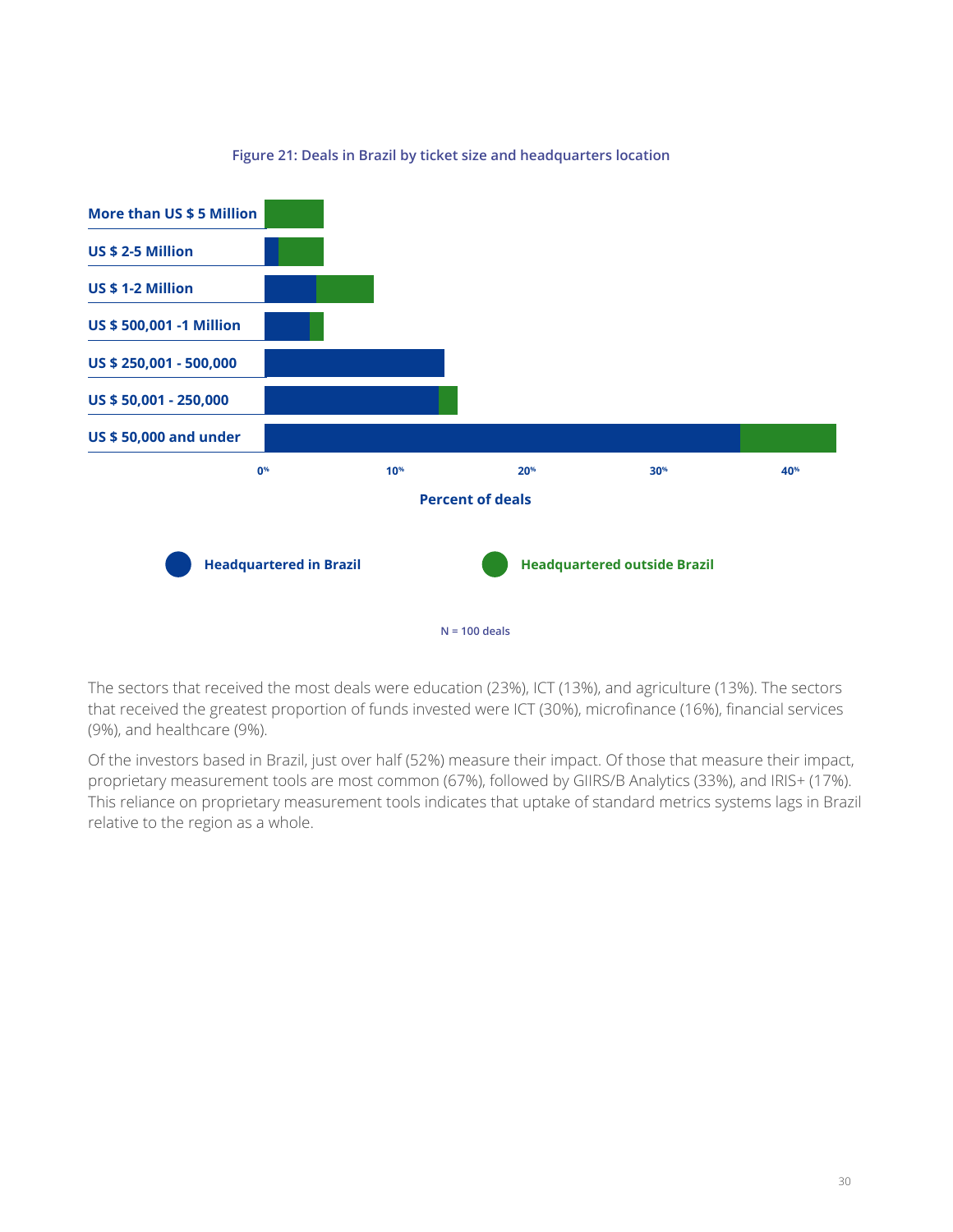<span id="page-30-0"></span>

### This study includes 27 impact investors who have dedicated AUM to investments

in Colombia; five are based in Colombia, five are based in other Latin American countries, and 17 are based outside the region.

Impact investors that participated in this study began investing in Colombia as early as 2002 (Figure 22). The impact investing sector was relatively nascent in the early 2000s and appears to have developed more in the last decade, with almost four times as many new entrants as in the previous decade.



#### **Figure 22: Year of first investment in Colombia by investor headquarters location**

As shown in Figure 23, most of the investors with AUM targeting Colombia are for-profit fund managers (41%), followed by non-profit fund managers (22%). This breakdown is very similar to the region as a whole.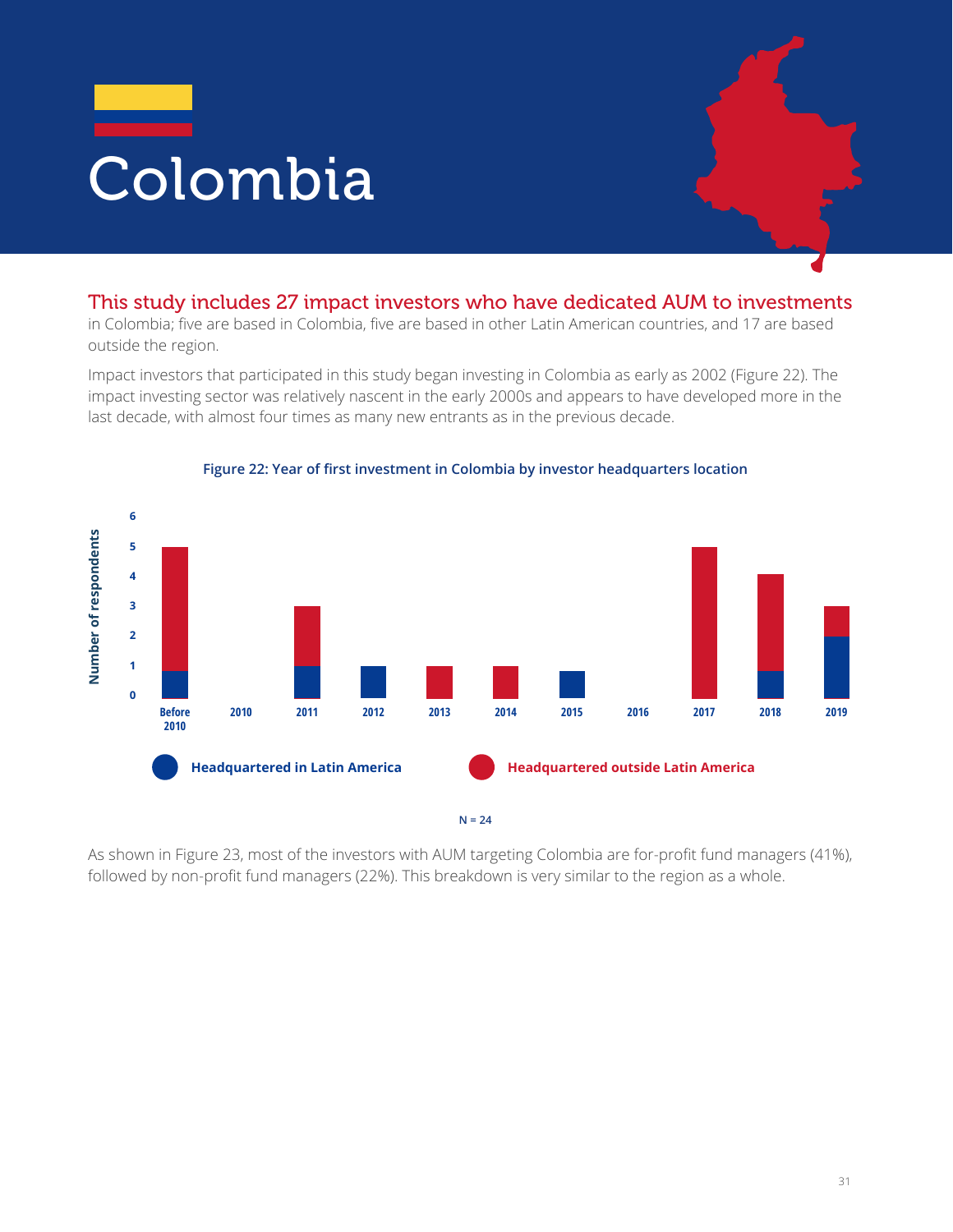#### **Figure 23: Investor type by headquarters location**



Respondents were most likely to target market-rate returns, both in terms of the number of investors and the total AUM represented by these investors (Figure 24).



### **Figure 24: Target returns by number of investors and AUM**

**N = 20 investors with total AUM of \$89 million targeting Colombia**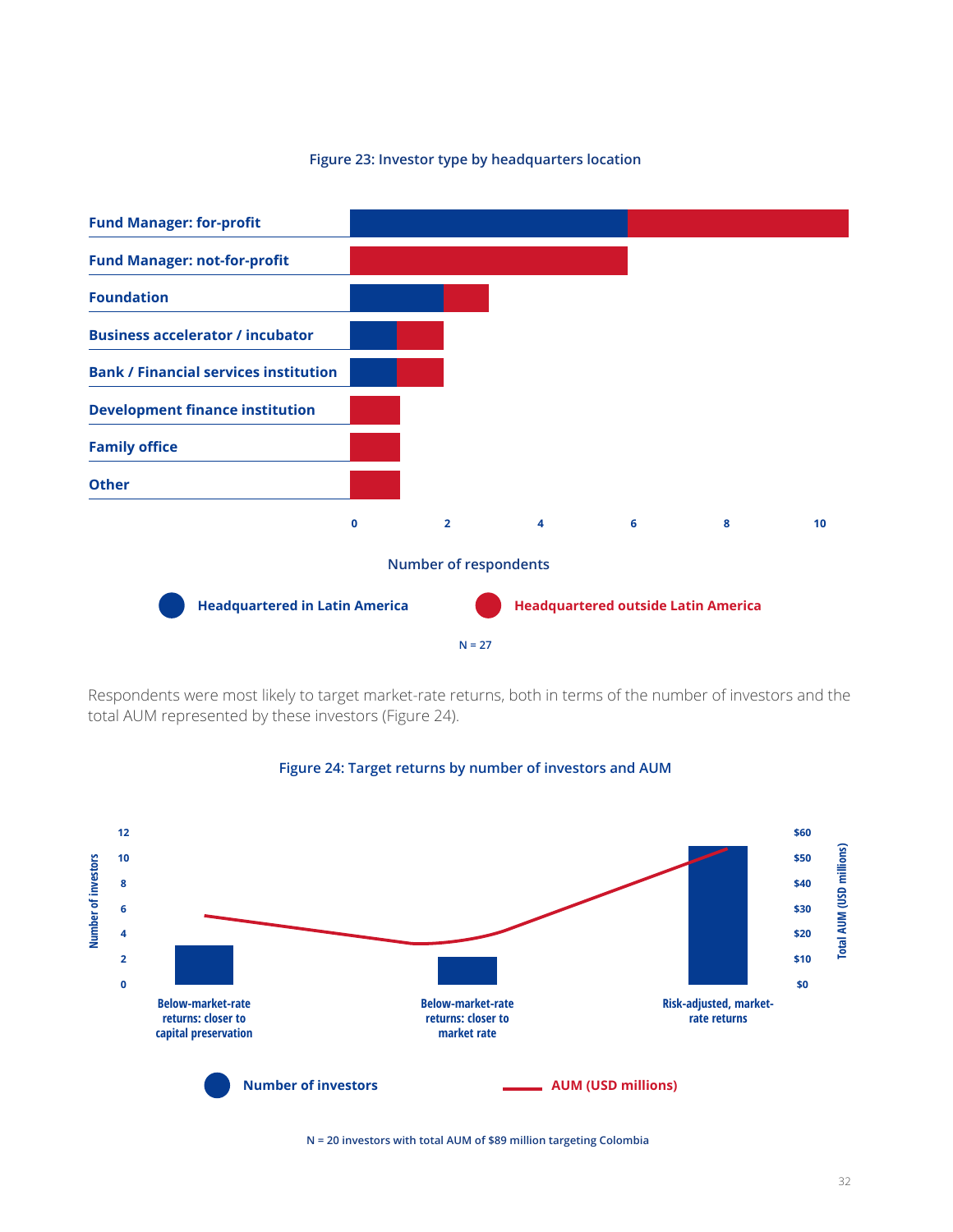Sixteen investors shared information about individual deals made in Colombian companies in 2018-2019, including 65 deals totaling \$67 million. Deals targeting expansion/growth stage companies were most common in Colombia, with 95% of capital and 74% of deals made to companies in this stage. Sixty-three percent of the deals in the country used debt, 20% used equity, and 11% used quasi-equity.

The majority of deals were made by investors headquartered outside Latin America, particularly among deals above \$250,000 (Figure 25).



### **Figure 25: Deals in Colombia by ticket size and headquarters location**

The sectors that received the greatest number of deals in Colombia were agriculture (58%), financial services (11%), and microfinance (9%). When looking at capital disbursed, ICT moves to the top of the list at 37% of total funds invested in Colombia from 2018-2019.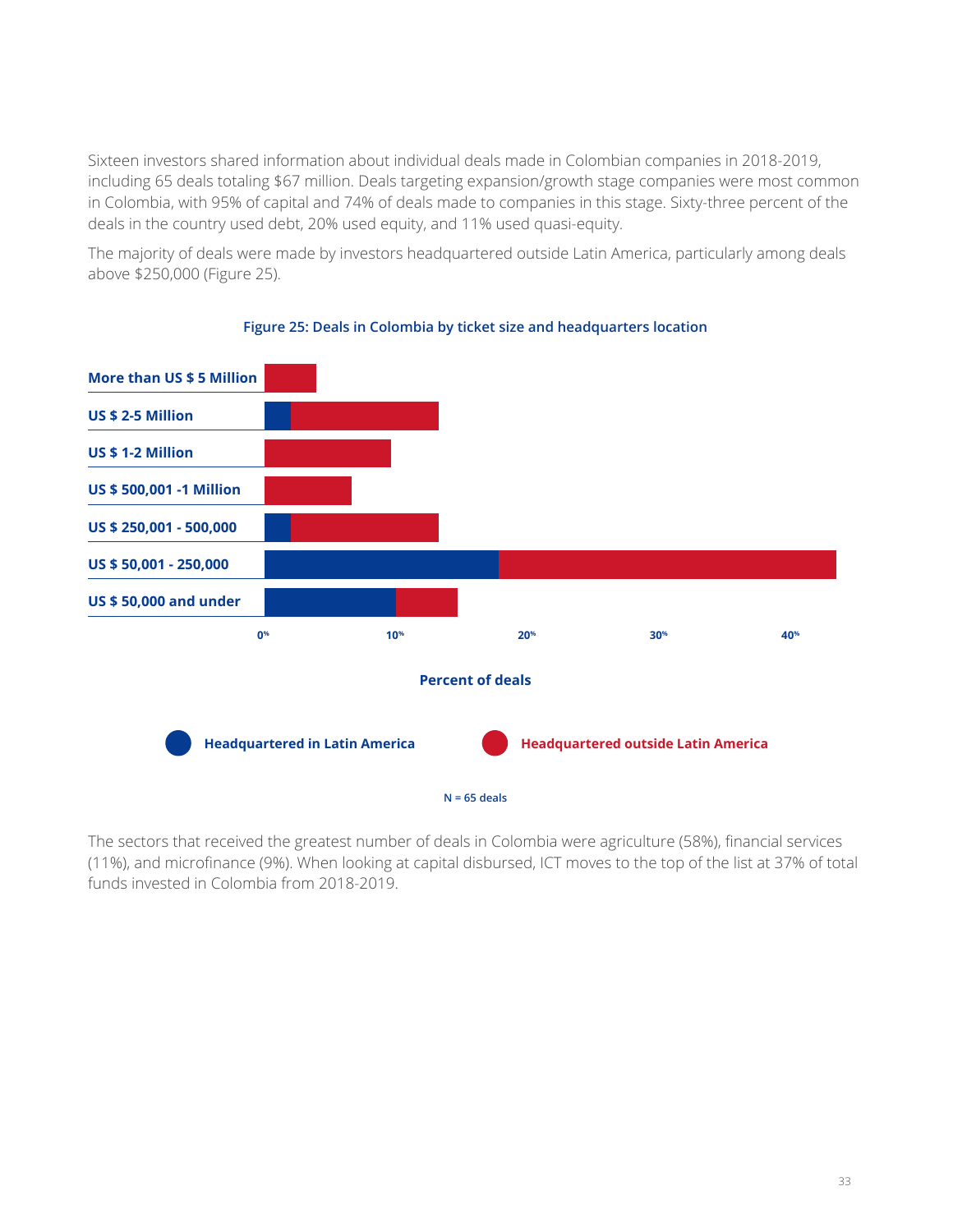<span id="page-33-0"></span>

### This study includes 31 impact investors who have dedicated AUM to investments

in Mexico. Eleven are investors based in Mexico, three are based in other Latin American countries, and 17 are based outside the region.

Impact investors that participated in this study began investing in Mexico as early as 1999. Respondents based in Latin America mostly began investing in Mexico the last five years, while those based outside the region have been consistently entering the market for the past decade (Figure 26).



#### **Figure 26: Year of first investment in Mexico by investor headquarters location**

As shown in Figure 27, most impact investors with AUM targeting Mexico identify as for-profit fund managers (48%), followed by not-for profit fund managers (10%) and bank or financial service institutions (10%).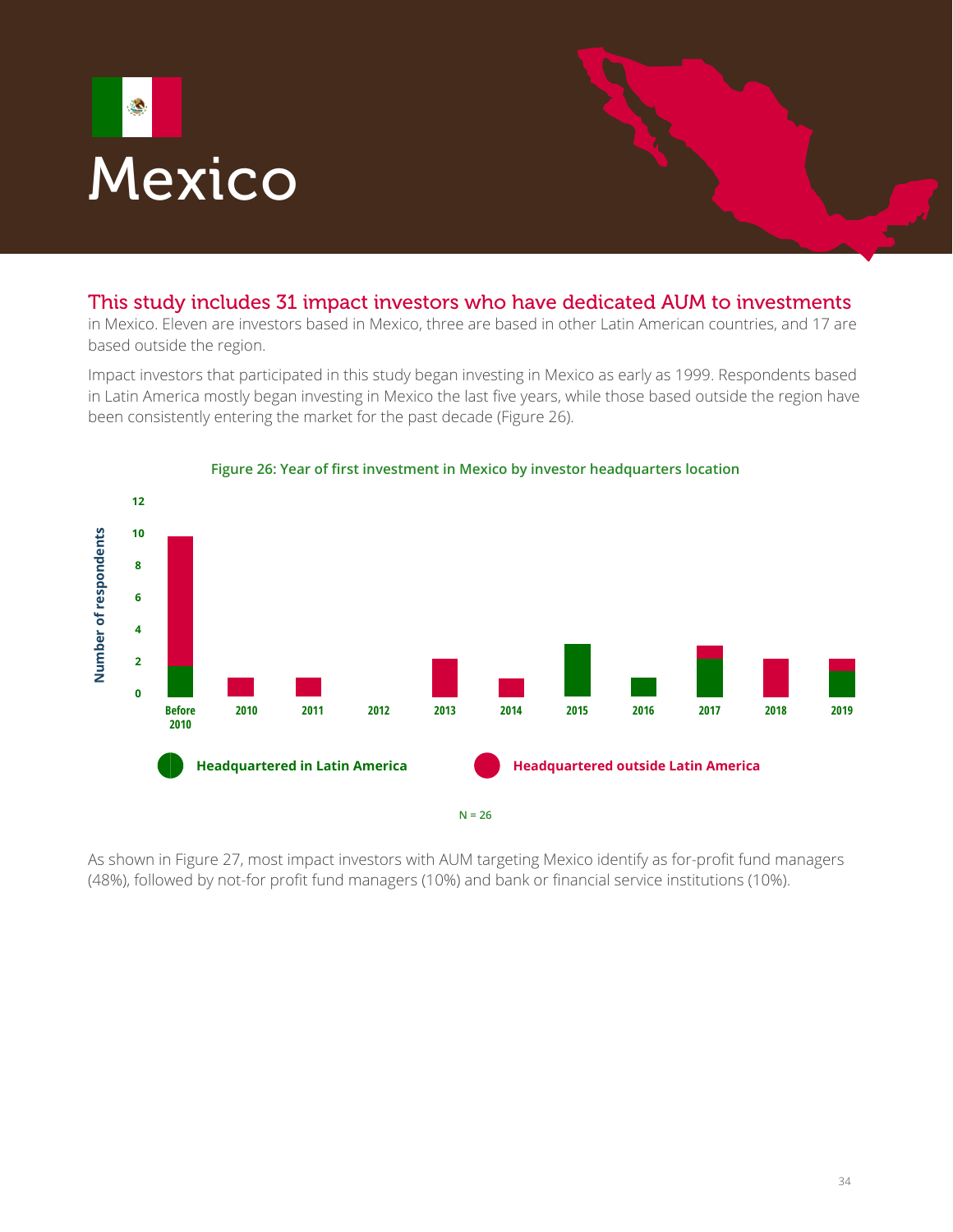### **Figure 27: Organization type by investor headquarters location**





Respondents are most likely to target market-rate returns, both in terms of the number of investors and the total AUM represented by these investors (Figure 28).



#### **N = 24 investors with total AUM of \$718 million targeting Mexico**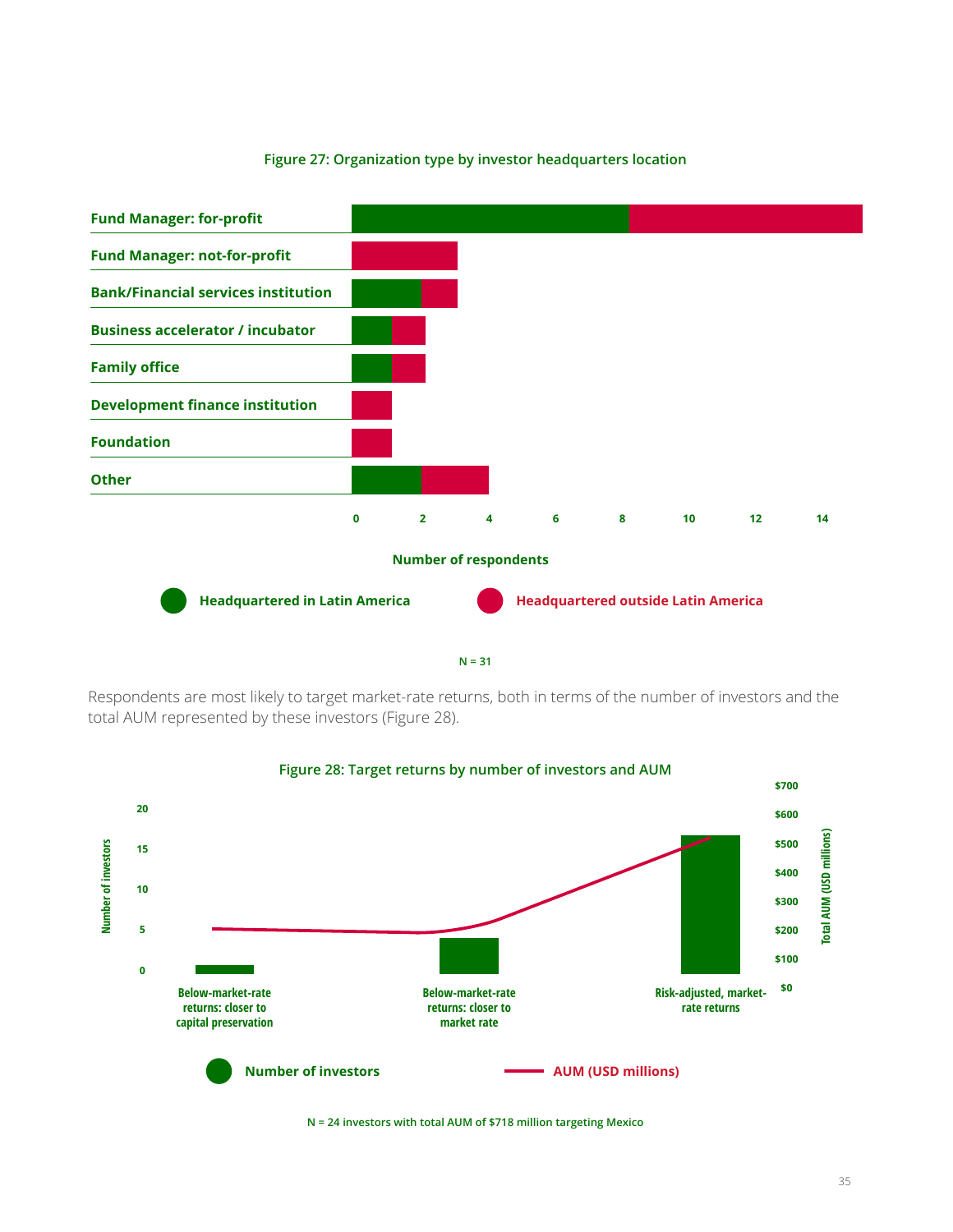Seventeen investors shared information about their individual deals made in Mexican companies in 2018-2019, including 114 deals totaling \$107 million. More than three-quarters (77%) of the impact investments made in Mexico in 2018 and 2019 were directed towards expansion/growth stage ventures. These deals accounted for 93% of the capital disbursed. The next most common deal stage was early, with 14% of deals and 7% of capital deployed. Most deals were made using debt (79%), followed by equity (13%) and quasi-equity (8%).

While a similar number of deals were made by investors headquartered in and outside of Latin America, the majority of capital deployed came from investors headquartered outside the region, as these investors tended to invest using larger ticket sizes (Figure 29).



**Figure 29: Deals in Mexico by ticket size and headquarters location**

Agriculture (25% of deals), biodiversity (21%), and microfinance (18%) were the most common sectors targeted by investments in Mexico. In terms of capital disbursed, financial services and microfinance received more than half (54%) the total capital invested in Mexico in 2018-2019.

Of the eleven impact investors headquartered in Mexico, all measure their impact and eight (73%) use the IRIS+ system. This is significantly higher than the region as a whole, suggesting that Mexican investors are regional leaders in uptake of standardized measurement systems.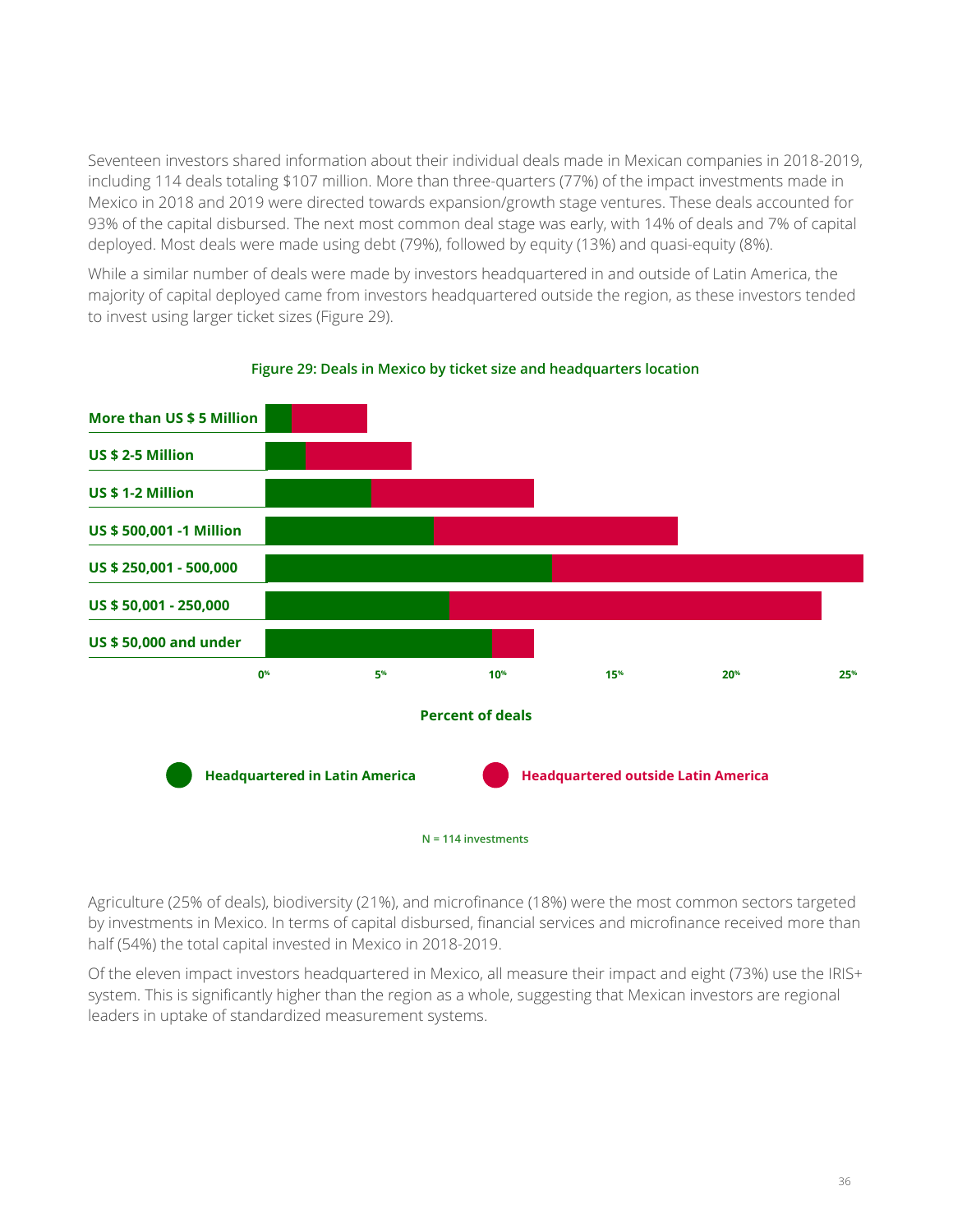## <span id="page-36-0"></span>Survey Participants

The following list shows those investors that participated in this survey and that agreed to having their name published in this report.

- Acadia Investimentos
- Accion Venture Lab
- Acumen Fund Inc.
- Acumen LatAm Capital Partners
- Adobe Capital / New Ventures
- Agora Partnerships
- AlphaMundi Group
- Alterna
- Althelia Funds
- Ameris Capital (Fondo de Inversión Social)
- Antera Gestão de Recursos
- Athena impacto
- Balance Capital
- Bamboo Capital Partners
- Bemtevi Investimento Social
- Bratus Natural Capital
- Capital Indigo
- Catholic Relief Services
- CO Capital de Impacto Social Mexico SAPI de CV
- COLABORATIVO
- Conservation International Ventures LLC
- Cordaid Investment Management B.V.
- CREAS Ecuador
- Creation Investments Capital Management, LLC
- Din4mo
- EcoEnterprises Fund
- Ejido Verde
- Elevar Equity
- Finep
- Fundação Tide Setubal
- Fundación IES
- Fundación WWB Colombia
- FUNDA-PRÓ
- Gag Investimentos
- Garnier&Garnier
- Global Partnerships
- Grassroots Business Fund
- Grassroots Capital Management PBC
- Heifer International
- IC Fundación
- ICE Institute for Corporate Citizenship
- Ideas y Capital
- IG4 Capital
- Ignia
- Imaginable Futures (Formerly ON Education)
- Instituto Conexões Sustentáveis
- International Finance Corporation
- Inversor
- Kaeté Investimentos
- Kiva
- KPTL
- LGT Lightstone
- Linked Foundation
- Luxembourg Microfinance and Development Fund
- Mercy Corps Ventures
- MOV Investimentos
- NESsT
- Oikocredit
- OXFAM Intermon
- PC Capital Management, S.C.
- PG Impact Investments
- Pomona Impact
- Positive Ventures
- Promotora Social Mexico
- Provence Capital
- **Rise Ventures**
- Root Capital Inc.
- Salkantay Partners
- SITAWI Finanças do Bem
- Synthase Impact Ventures
- Trê Investing with cause
- TriLinc Global, LLC
- VilCap Investments
- VIWALA
- Vox Capital
- World-Transforming Technologies
- X8 Investimentos
- Yunus Social Business Colombia
- Yunus Social Business Brazil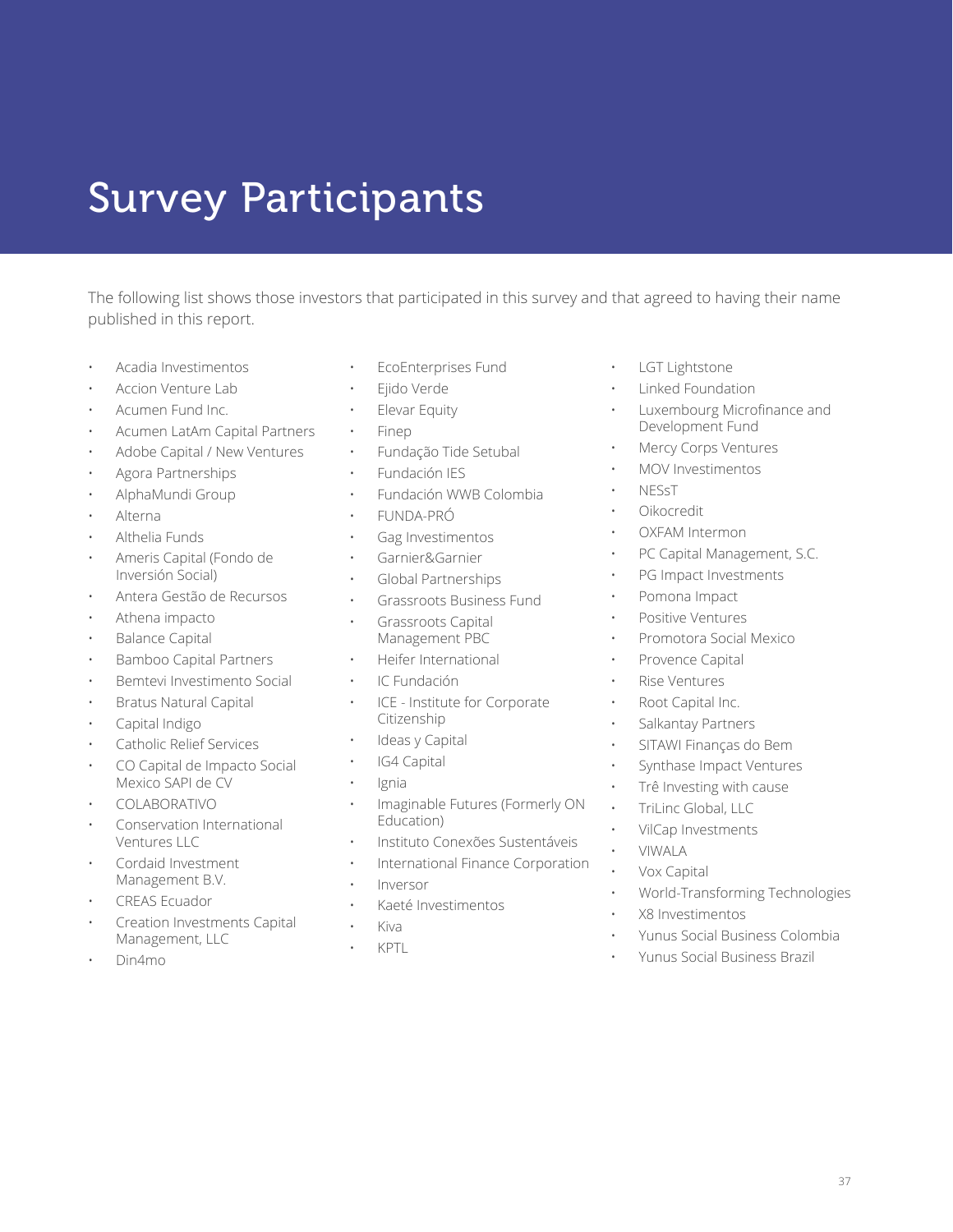## <span id="page-37-0"></span>Interview Participants

Santiago Alvarez, Managing Partner, Acumen LatAm Capital Partners (now ALIVE) Paulo Bellotti, Founder and Executive Director, MOV Investimentos Antoine Cocle, CEO and Founder, Kaya Impacto and Interim CFO, Ejido Verde Juan Carlos Iturri, Executive Director, Fundación IES Daniel Izzo, Executive Director and Co-founder, Vox Capital Nathalie Prado, Managing Director, Investments, EcoEnterprises Fund Renata Truzzi, Portfolio Director, Brazil & the Southern Cone Region, NESsT